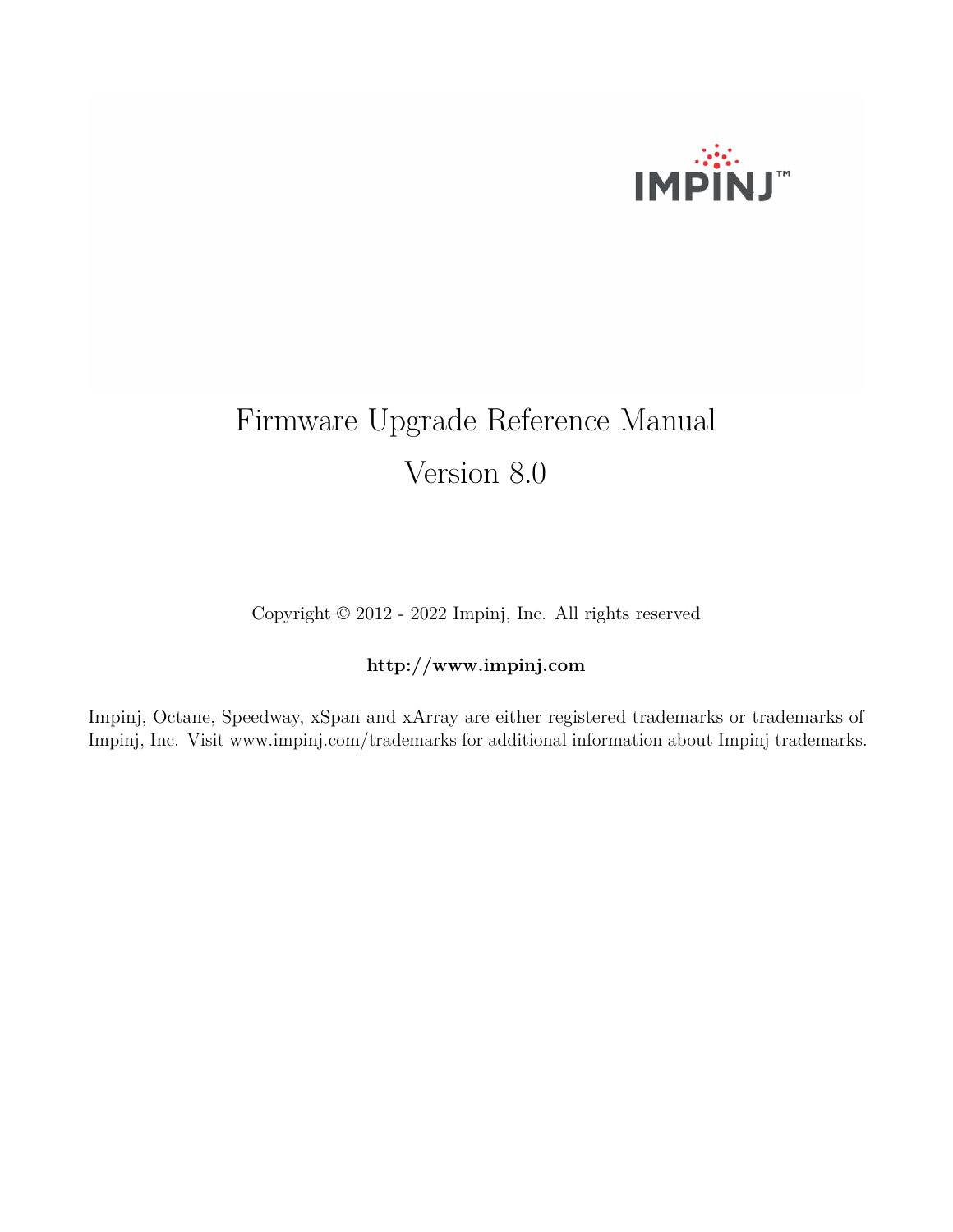# **Contents**

|                  |                              | 1 Introduction                                                                                                               | $\bf{2}$         |  |
|------------------|------------------------------|------------------------------------------------------------------------------------------------------------------------------|------------------|--|
|                  | 1.1                          |                                                                                                                              | $\overline{2}$   |  |
| $\boldsymbol{2}$ | $\bf{3}$<br>Dual Image Model |                                                                                                                              |                  |  |
|                  | 2.1                          |                                                                                                                              | $\sqrt{3}$       |  |
| 3                |                              | <b>Upgrade Methods</b>                                                                                                       | $\boldsymbol{4}$ |  |
|                  | 3.1                          |                                                                                                                              | $\overline{4}$   |  |
|                  |                              | 3.1.1                                                                                                                        | $\overline{4}$   |  |
|                  |                              | 3.1.2                                                                                                                        | $\overline{5}$   |  |
|                  |                              | Upgrading Through Reader Management Web Page<br>3.1.3                                                                        | $\overline{5}$   |  |
|                  | 3.2                          |                                                                                                                              | 7                |  |
|                  | 3.3                          |                                                                                                                              | $\overline{7}$   |  |
|                  |                              | 3.3.1                                                                                                                        | 8                |  |
|                  | 3.4                          |                                                                                                                              | 10               |  |
|                  | 3.5                          |                                                                                                                              | 10               |  |
|                  |                              | 3.5.1                                                                                                                        | 11               |  |
|                  |                              | 3.5.2                                                                                                                        | 11               |  |
|                  |                              | 3.5.3                                                                                                                        | 12               |  |
|                  |                              | 3.5.4                                                                                                                        | 12               |  |
|                  |                              | 3.5.5                                                                                                                        | 12               |  |
|                  |                              | 3.5.6                                                                                                                        | 12               |  |
|                  |                              | 3.5.7                                                                                                                        | 15               |  |
|                  |                              | 3.5.8                                                                                                                        | 17               |  |
|                  | 3.6                          |                                                                                                                              | 17               |  |
|                  |                              | 3.6.1                                                                                                                        | 17               |  |
|                  |                              | 3.6.2                                                                                                                        | 18               |  |
|                  |                              | 3.6.3                                                                                                                        | 19               |  |
|                  | 3.7                          |                                                                                                                              | $20\,$           |  |
|                  |                              | 3.7.1                                                                                                                        | $20\,$           |  |
|                  |                              | 3.7.2                                                                                                                        | 20               |  |
|                  |                              | 3.7.3                                                                                                                        | 20               |  |
|                  |                              | 3.7.4                                                                                                                        | 21               |  |
|                  |                              | 3.7.5                                                                                                                        | 21               |  |
|                  |                              | 3.7.6                                                                                                                        | 21               |  |
|                  |                              | 3.7.7<br>Scheduled activation of the new image $\dots \dots \dots \dots \dots \dots \dots \dots \dots \dots \dots$           | 21               |  |
|                  |                              | 3.7.8                                                                                                                        | $22\,$           |  |
|                  |                              | 3.7.9                                                                                                                        | 22               |  |
|                  |                              | 3.7.10 Upgrade size constraints $\ldots \ldots \ldots \ldots \ldots \ldots \ldots \ldots \ldots \ldots \ldots \ldots \ldots$ | 22               |  |
|                  |                              |                                                                                                                              |                  |  |
| 4                |                              | <b>Custom Application Upgrades</b>                                                                                           | 24               |  |
| $\bf{5}$         |                              | <b>Document Revision History</b>                                                                                             | 26               |  |
| 6                |                              | <b>Notices</b>                                                                                                               | 26               |  |
|                  |                              |                                                                                                                              |                  |  |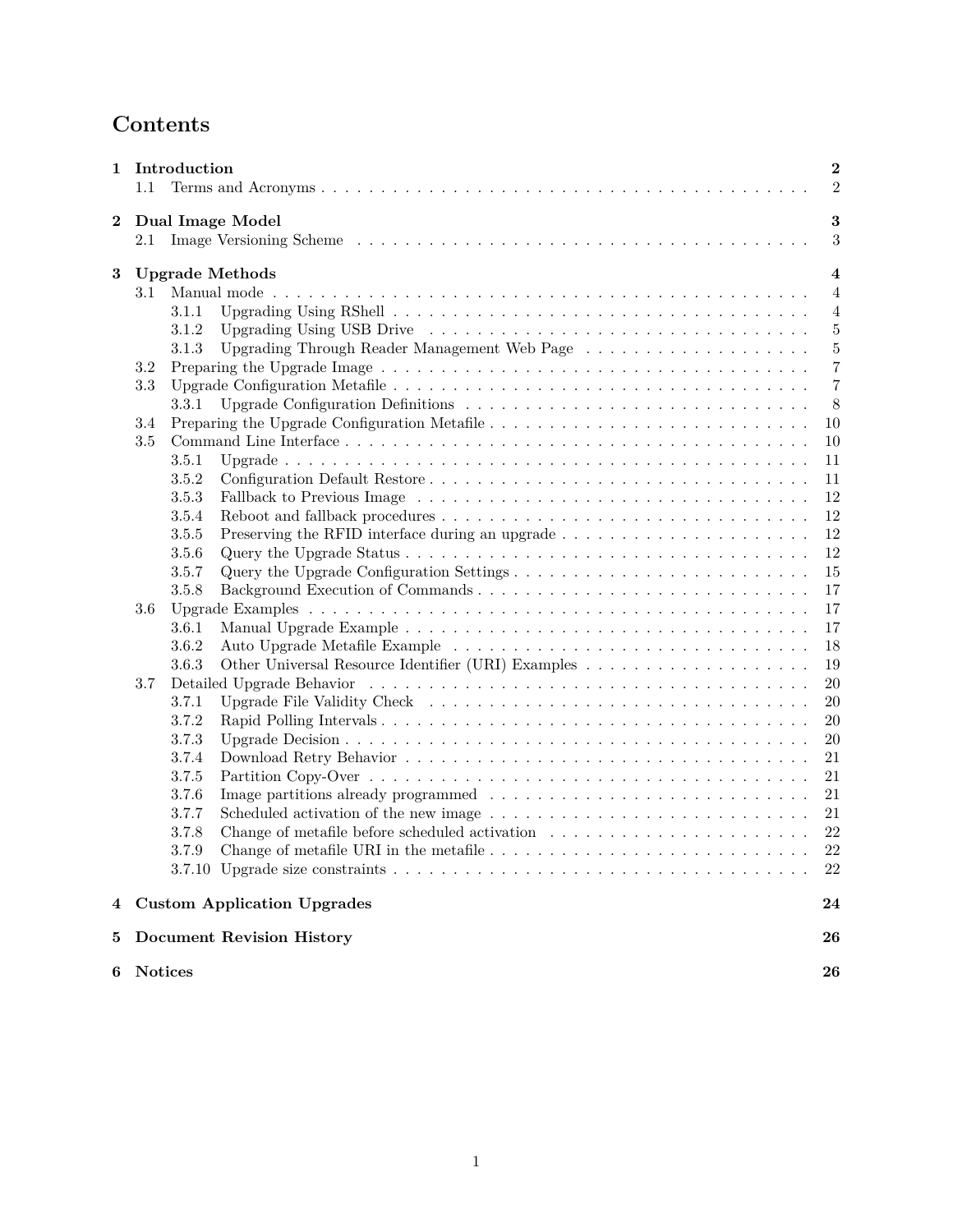# <span id="page-2-0"></span>**1 Introduction**

The Impinj R700 reader provides several methods for managing the embedded firmware image, including:

- upgrade to a new image
- fallback to a previous valid image
- restore to factory configuration default settings

Upgrade operations can be completed without disturbing the current operation of the reader, which minimizes the downtime required to change to a new firmware image. Restoring to a factory default configuration or falling back to a previous image both take effect immediately and force an immediate reboot to complete the requested operation.

You can manage the upgrade process by using the procedures described in this document. After the upgrade process has been configured, you can perform the upgrade by using the command line interface, or by automatic file retrieval.

# **1.1 Terms and Acronyms**

In this document, the term **reader** is used to refer to an Impinj R700 reader. If the section refers to only one specific device, the device name is used.

The following terms and acronyms are used throughout this document.

- **Image File URI**: Universal Resource Identifier for the Upgrade Image File.
- **Metafile**: See "Upgrade Configuration Metafile".
- **Metafile-URI**: The Universal Resource Identifier for the metafile.
- **Primary image**: The image that is currently running on the reader.
- **Secondary image**: The image that is not running and can be the target of an upgrade, or reserved for fallback.
- **Upgrade Configuration Metafile**: Data file that resides on a server and contains the Upgrade Configuration information.
- **Upgrade Configuration**: The information used for determining the upgrade procedure.
- **Upgrade Image File**: The file that contains the reader image used for upgrade. It is stored on a server and retrieved by the reader.
- **Universal Resource Identifier**: URI, as defined in RFC3986.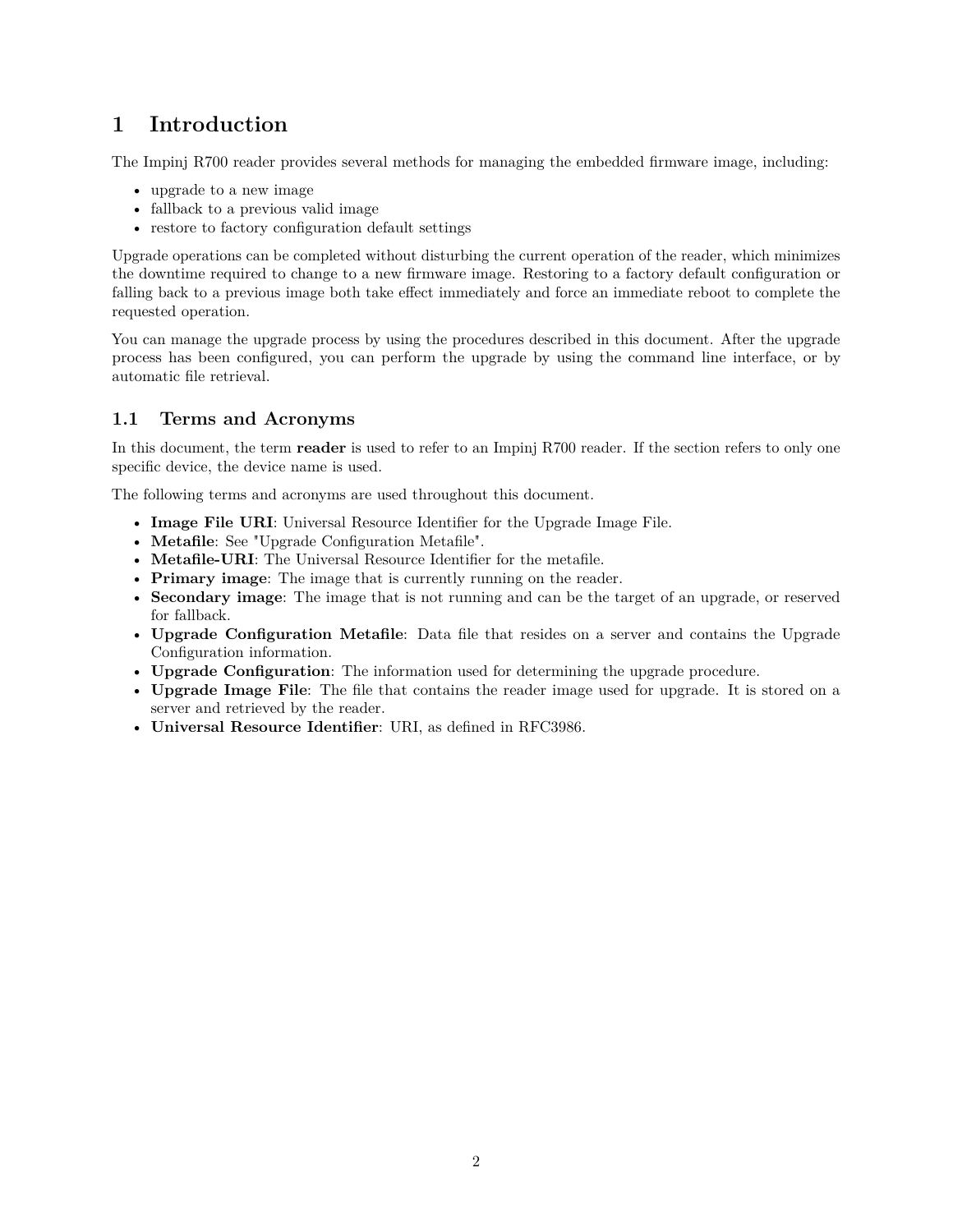# <span id="page-3-0"></span>**2 Dual Image Model**

A flash consists of a primary and a secondary image. Each image contains three partitions as shown in the table below. The primary image is currently running on the reader, and the secondary image typically contains the image previously running. When an upgrade is performed, the destination is always the secondary image. After the upgrade completes and the reader reboots, the previous secondary image becomes the new primary image. The previous primary image becomes the new secondary image. As long as the secondary image contains a valid image, a fallback operation may be performed to cause the reader to revert to the previous primary image. After an upgrade has been started, the fallback operation cannot be executed because the secondary partition no longer contains a valid image.

# **Dual Image Model Table**

|               | Partition 0 | Partition 1 | Partition 2                                                                                         |
|---------------|-------------|-------------|-----------------------------------------------------------------------------------------------------|
| Primary Image |             |             | System Operating Partition System Persistent Partition Custom Application Partition                 |
|               |             |             | Secondary Image System Operating Partition System Persistent Partition Custom Application Partition |

There are three partitions in each primary and secondary image:

- Partition 0: the System Operating Partition (SOP). This partition contains the operating system, root file system, and Impinj reader applications.
- Partition 1: the System Persistent Partition (SPP). This partition contains the configuration for the Impinj reader applications, as well as other general configuration data.
- Partition 2: the Custom Application Partition (CAP). This partition may contain a custom application and its associated data.

The Dual Image Model allows an upgrade to be performed in the background. The current operation of the reader is not disturbed until the reader is rebooted. The reboot time, called the activation time, is configurable by the user.

# **2.1 Image Versioning Scheme**

Each partition has an associated four-part version number. The version number in the upgrade configuration file is represented by a string consisting of four fields separated by "**.**", as shown in the example below. For more information, see [Upgrade Configuration Metafile.](#page-7-0)

# Example: *ddd.ddd.ddd.ddd*

Each field is a decimal number ranging from 0 to 255. The left-most field is the most significant part of the version number with sub-versions provided to the right. For the purpose of upgrades, when two version numbers are compared, the one with the largest left-most number is considered a higher version and is therefore a newer image. For example, if the two versions compared are 2.3.4.9 and 2.4.4.1, then 2.4.4.1 is considered newer because the second number from the left is larger (in this case 4 versus 3). Other than this comparison, the upgrade mechanism assumes no additional meaning for the version string.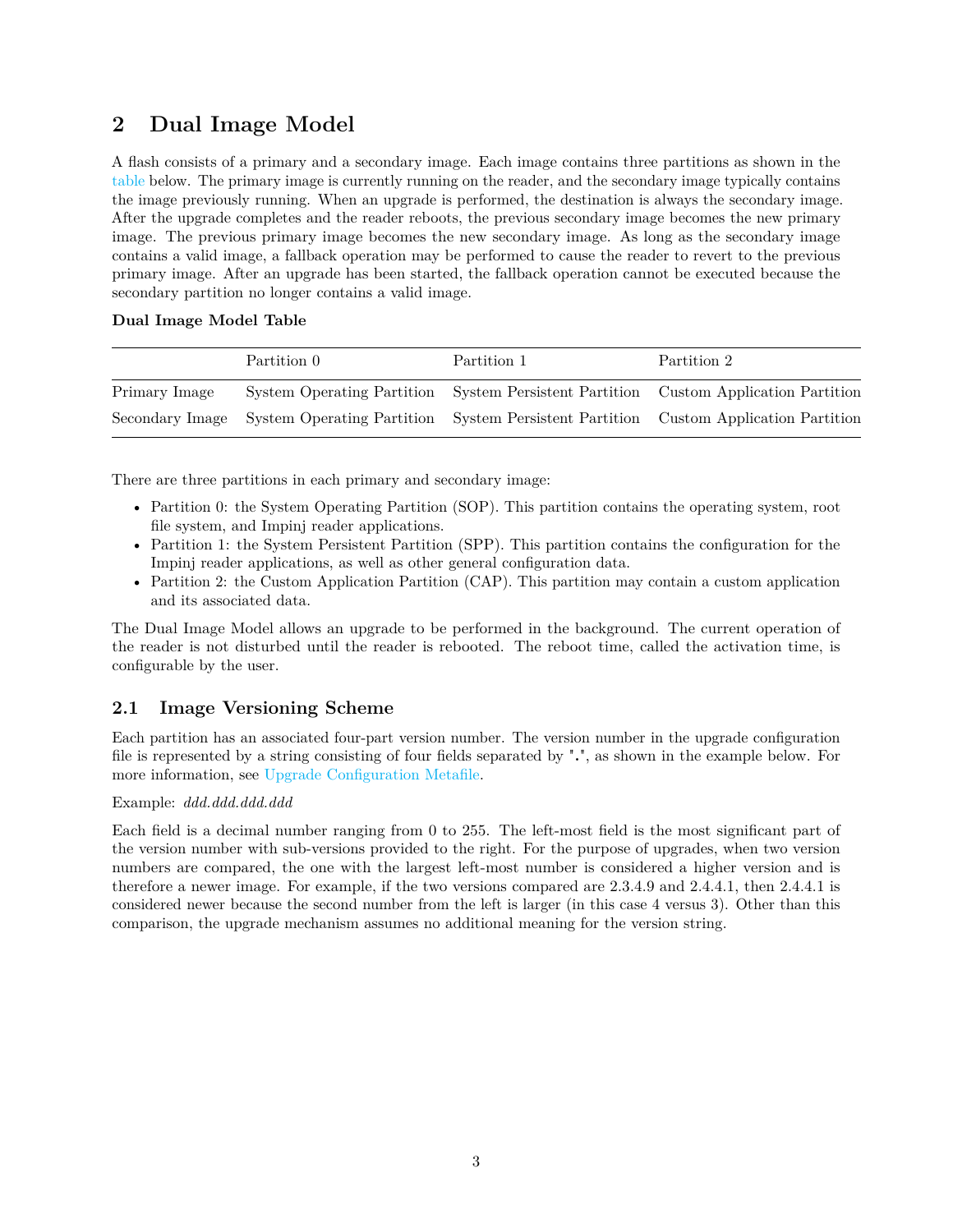# <span id="page-4-0"></span>**3 Upgrade Methods**

The reader provides two methods to support software upgrades: **manual** and **auto**. In previous versions, the **manual** method was known as *push* and the **auto** method was known as *pull*. The default reader configuration is manual mode.

# **3.1 Manual mode**

The reader provides three methods for upgrading manually:

- Using RShell, the command line interface.
- Copying the firmware to a USB memory drive, and plugging it into the reader's host port.
- Using the Impinj Reader Management web page.

After the upgrade image downloads and the process completes, the reader remains in manual mode and will not perform additional upgrades until a new user request is issued. In manual mode, the reader does not reboot automatically to activate the new image. To complete the activation, the user must issue a reboot command at the RShell command line.

**Note:** A power failure is treated the same as a reboot in manual mode. This means the reader switches to the new image after a power failure or a reboot.

#### **3.1.1 Upgrading Using RShell**

Use this procedure to use RShell to upgrade the firmware:

- 1. Obtain the firmware upgrade file from the Impinj support Web site, [support.impinj.com.](http://support.impinj.com/) The upgrade file extension is **.upgx**. (Example: **Impinj\_R700\_Firmware\_v8.0.0.240.upgx**).
- 2. Place the upgrade file on a server (http or sftp) that is accessible by the reader you are upgrading.
- 3. Using an SSH client application such as Putty, connect to the reader using by SSH or serial, and then log in.
- 4. From the RShell command prompt, issue the following command:
	- > config image upgrade

where  $\langle \text{URI} \rangle$  is the server location and the name of the upgrade file.

#### **For example:**

> config image upgrade http://usacorp/rfid/reader/image/Impinj\_R700\_Firmware\_v8.0.0.240.upgx

or

- > config image upgrade sftp://user:pass@myserver/dir/Impinj\_R700\_Firmware\_v8.0.0.240.upgx
- 5. After you start the upgrade, view the upgrade status at any time by issuing the following command:

> show image summary

- 6. This command displays the current upgrade status, the last operation, the status of the last operation, and information about the primary and secondary images. Reissue the show image summary command if you want to track the upgrade status. Some status values you might see are:
	- WaitingForImageFileTransfer
	- WaitingForCommitImage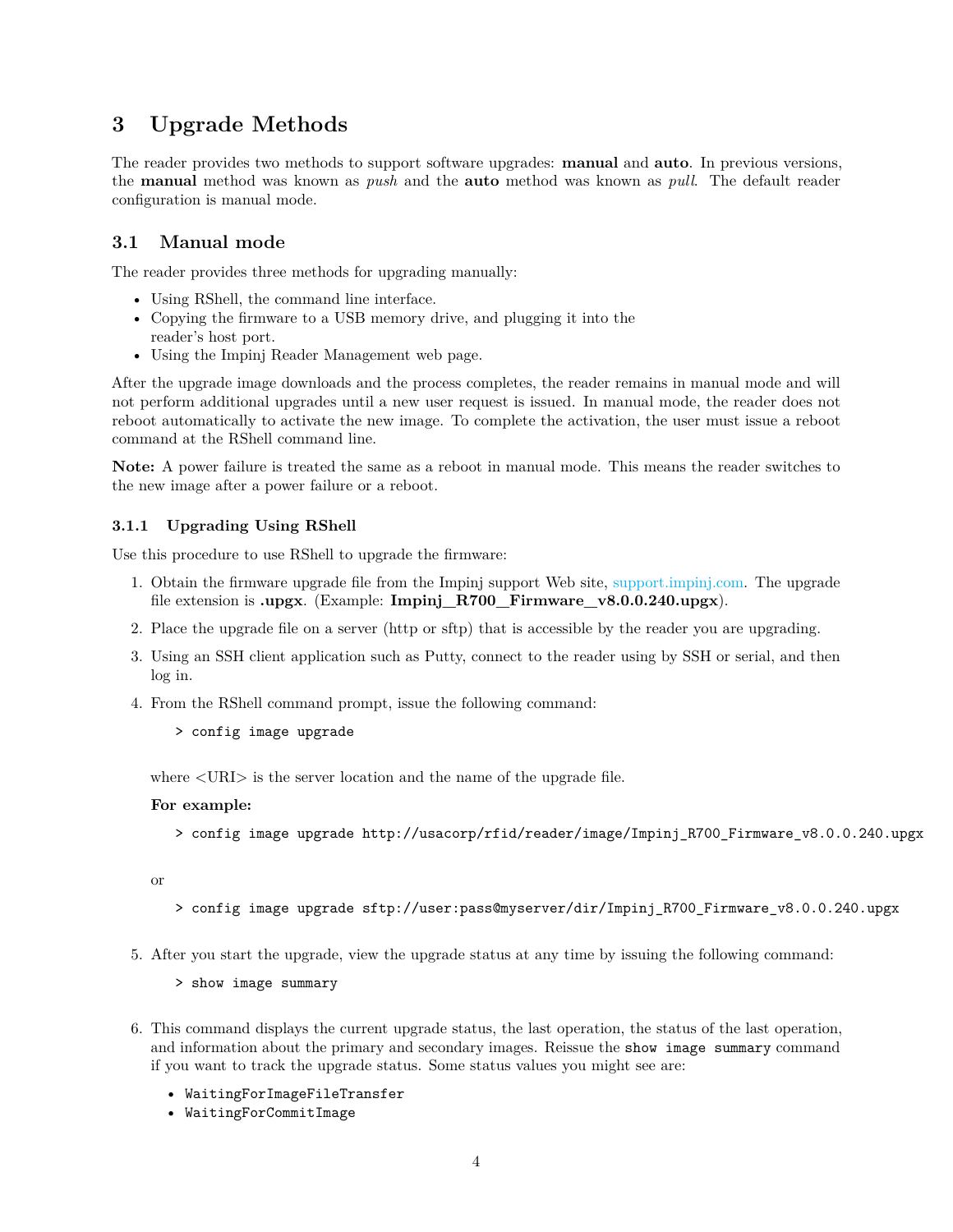#### <span id="page-5-0"></span>• WaitingToActivateImmediate

The upgrade is complete when the UpgradeStatus parameter value is Ready.

The LastOperation parameter should be set to WaitingToActivateImmediate and the LastOperationStatus should be set to WaitingForManualReboot.

- 7. Reboot the reader by issuing the following command:
	- > reboot

The reboot process displays messages in the RShell console as it goes through each stage of the process. The reboot completes, and then the reader login prompt displays on the console. The reader System LED displays solid blue.

#### **3.1.2 Upgrading Using USB Drive**

The Impinj R700 reader supports upgrading the firmware by using a USB drive.

First, obtain the firmware upgrade file from the Impinj support Web site, [support.impinj.com.](http://support.impinj.com/) The upgrade file extension is *.upgx*. (Example: *Impinj\_R700\_Firmware\_v8.0.0.240.upgx*).

#### **To prepare the USB drive for the upgrade**

- 1. Insert a USB drive into your computer.
- 2. Format the USB drive as FAT32.
- 3. Create a directory named impinj in the root of the USB drive, and create the subdirectories revolution, upgrade, and images. The names of these directories are case sensitive and must all be lower case.
- 4. Copy the desired firmware upgrade *.upgx* file into the directory: impinj\revolution\upgrade\images.

**Note:** If multiple *.upgx* files exist in the images directory, the reader will use the most recently modified file.

5. Remove the USB drive from your computer.

#### **To use the USB drive to update the reader**

- 1. Confirm that the reader is ready for upgrade, and that the System LED is solid blue and the Upgrade LED is off.
- 2. Insert the USB drive into the "USB Host" port on the reader. Within 5-10 seconds, the reader will begin upgrading the reader and the Upgrade LED will blink blue. If the Upgrade LED remains off, the reader likely cannot locate the images directory and *.upgx* file on the USB drive.
- 3. The upgrade process completes in 20-60 seconds and then the Upgrade LED changes to solid blue.
- 4. Remove the USB drive from the "USB Host" port and reboot the reader.

During the upgrade process, the reader will attempt to append information to a status.log file in the impinj/revolution/upgrade directory. The status.log file is intended to provide an audit trail for the upgrade of one or more readers.

If the firmware upgrade process fails, the System LED will blink red. Remove the USB drive, reboot the reader, and check the status.log file for the reason of the failure.

#### **3.1.3 Upgrading Through Reader Management Web Page**

You can also upgrade the firmware by accessing the Impinj R700 Reader Management web page, and running the upgrade from the management web page.

1. Connect to the reader using a web browser and navigate to http://<reader name or IP address>.

#### **Examples:**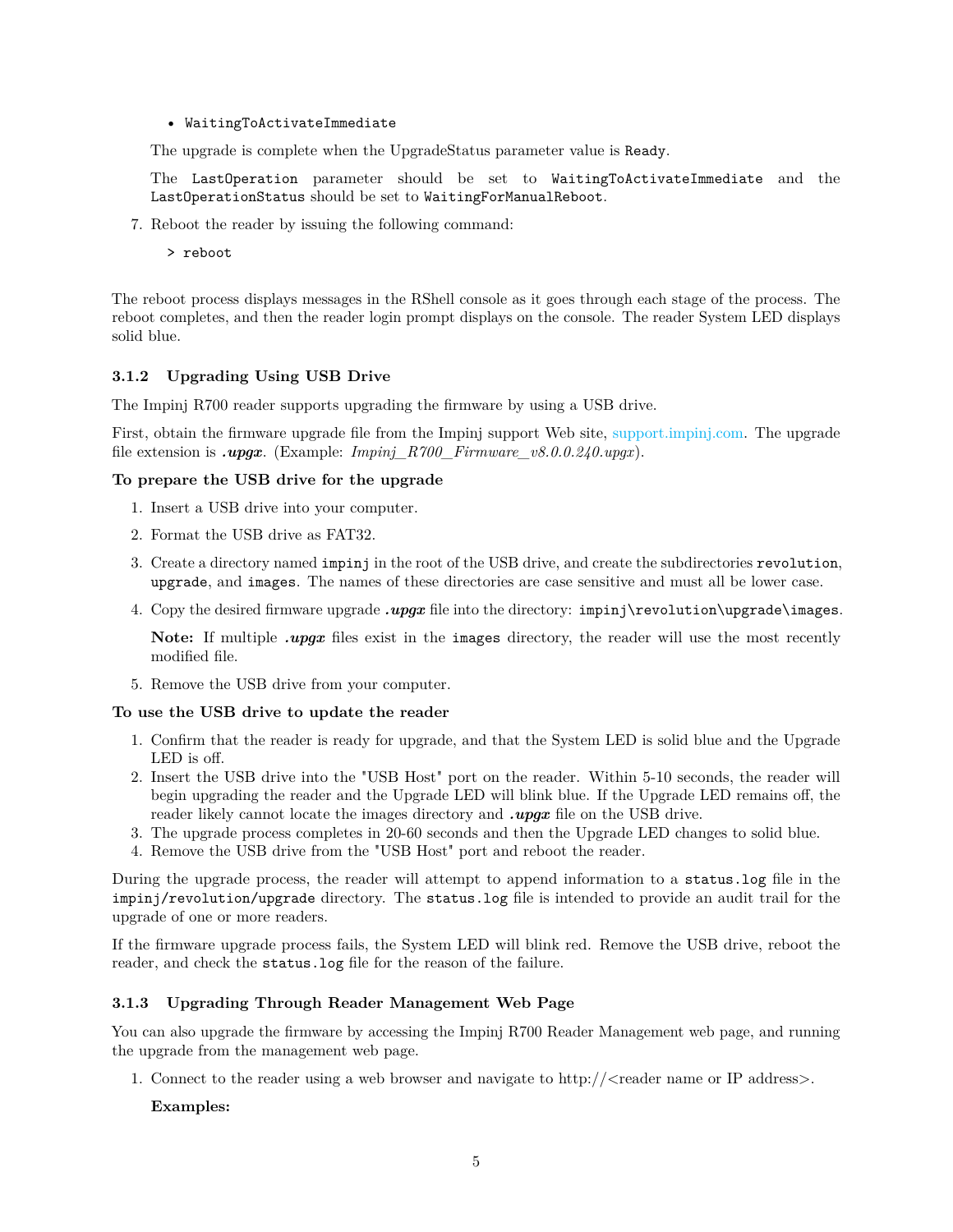```
http://impinj-1d-00-dd
or
```
http://10.0.10.44

2. Log in to the reader using the following credentials:

user name: **root**

password: **impinj**

- 3. Click the **Choose File** button and then select the firmware upgrade *.upgx* file.
- 4. Click the **Upgrade** button.
- 5. After the upgrade is complete, click the **Reboot** button.

|  | C |                          | A Not secure   impinj-1d-00-28.i4j.io/cgi-bin/index.cgi |  | $\circ$                                                | $\mathbf{s}$<br>$\mathcal{S}$        | ር ኦ | $\mathbf{o}$               |                   |               |                                             |
|--|---|--------------------------|---------------------------------------------------------|--|--------------------------------------------------------|--------------------------------------|-----|----------------------------|-------------------|---------------|---------------------------------------------|
|  |   | <b>READER</b>            |                                                         |  | <b>READER UPGRADE</b>                                  |                                      |     |                            |                   | <b>IMPI</b> N |                                             |
|  |   | <b>Reader Name</b>       | impinj-1D-00-28                                         |  | <b>Upgrade Status</b>                                  |                                      |     | Ready                      |                   |               |                                             |
|  |   | <b>Uptime</b>            | 5 Days, 6 hours, 8 minutes, 52 seconds                  |  | <b>Last Operation Status</b>                           |                                      | N/A |                            |                   |               |                                             |
|  |   | <b>System Time</b>       | Mon Sep 21 23:20:50 UTC 2020                            |  | <b>Select Upgrade File</b>                             |                                      |     | Browse                     | No file selected. |               |                                             |
|  |   | <b>Reader Interface</b>  | Impinj RESTful Interface                                |  |                                                        |                                      |     |                            |                   |               |                                             |
|  |   | <b>Web Interface</b>     | Preview                                                 |  | <b>Upgrade Now</b>                                     |                                      |     | Upgrade [1]                |                   |               |                                             |
|  |   | <b>LLRP Status</b>       | <b>Disabled</b>                                         |  |                                                        |                                      |     |                            |                   |               |                                             |
|  |   | <b>RFID Status</b>       | Idle                                                    |  |                                                        |                                      |     |                            |                   |               |                                             |
|  |   | <b>DETAILS</b>           |                                                         |  | <b>READER INTERFACE</b><br><b>Available Interfaces</b> |                                      |     | Impinj RESTful Interface V |                   |               |                                             |
|  |   | <b>Model Name</b>        | R700                                                    |  |                                                        |                                      |     |                            |                   |               |                                             |
|  |   | <b>Regulatory Region</b> | <b>FCC Part 15.247</b>                                  |  | <b>Press to Update</b>                                 |                                      |     | Update                     |                   |               |                                             |
|  |   | <b>MAC Address</b>       | 02:16:25:1D:00:28                                       |  | <b>READER REBOOT</b>                                   |                                      |     |                            |                   |               |                                             |
|  |   | <b>Software Version</b>  | 7.3.0.23 (Build 986e9ddaf92)                            |  |                                                        |                                      |     |                            |                   |               |                                             |
|  |   | <b>Hardware Version</b>  | 102900-04C                                              |  | <b>Reboot Status</b>                                   |                                      |     | <b>Ready To Reboot</b>     |                   |               |                                             |
|  |   | <b>Serial Number</b>     | 370-19-42-0928                                          |  | <b>Press to Reboot</b>                                 |                                      |     | Reboot O                   |                   |               |                                             |
|  |   | <b>NETWORK</b>           |                                                         |  | <b>QUICK LINKS</b>                                     |                                      |     |                            |                   |               |                                             |
|  |   | <b>IP Address</b>        | 172.18.4.78                                             |  | www.impinj.com                                         |                                      |     |                            |                   |               |                                             |
|  |   | <b>Network Mask</b>      | 255.255.255.0                                           |  | support.impinj.com                                     |                                      |     |                            |                   |               |                                             |
|  |   | <b>Default Route</b>     | 172.18.4.1                                              |  |                                                        | <b>Speedway Documentation</b>        |     |                            |                   |               |                                             |
|  |   | <b>Broadcast Address</b> | 172.18.4.255                                            |  |                                                        | <b>Third Party Software Licenses</b> |     |                            |                   |               |                                             |
|  |   |                          |                                                         |  |                                                        | End User's License Agreement         |     |                            |                   |               |                                             |
|  |   |                          |                                                         |  |                                                        |                                      |     |                            |                   |               |                                             |
|  |   |                          |                                                         |  |                                                        |                                      |     |                            |                   |               | 2010-2020 Impinj, Inc., All rights reserved |

**Impinj R700 Reader Management Web Page**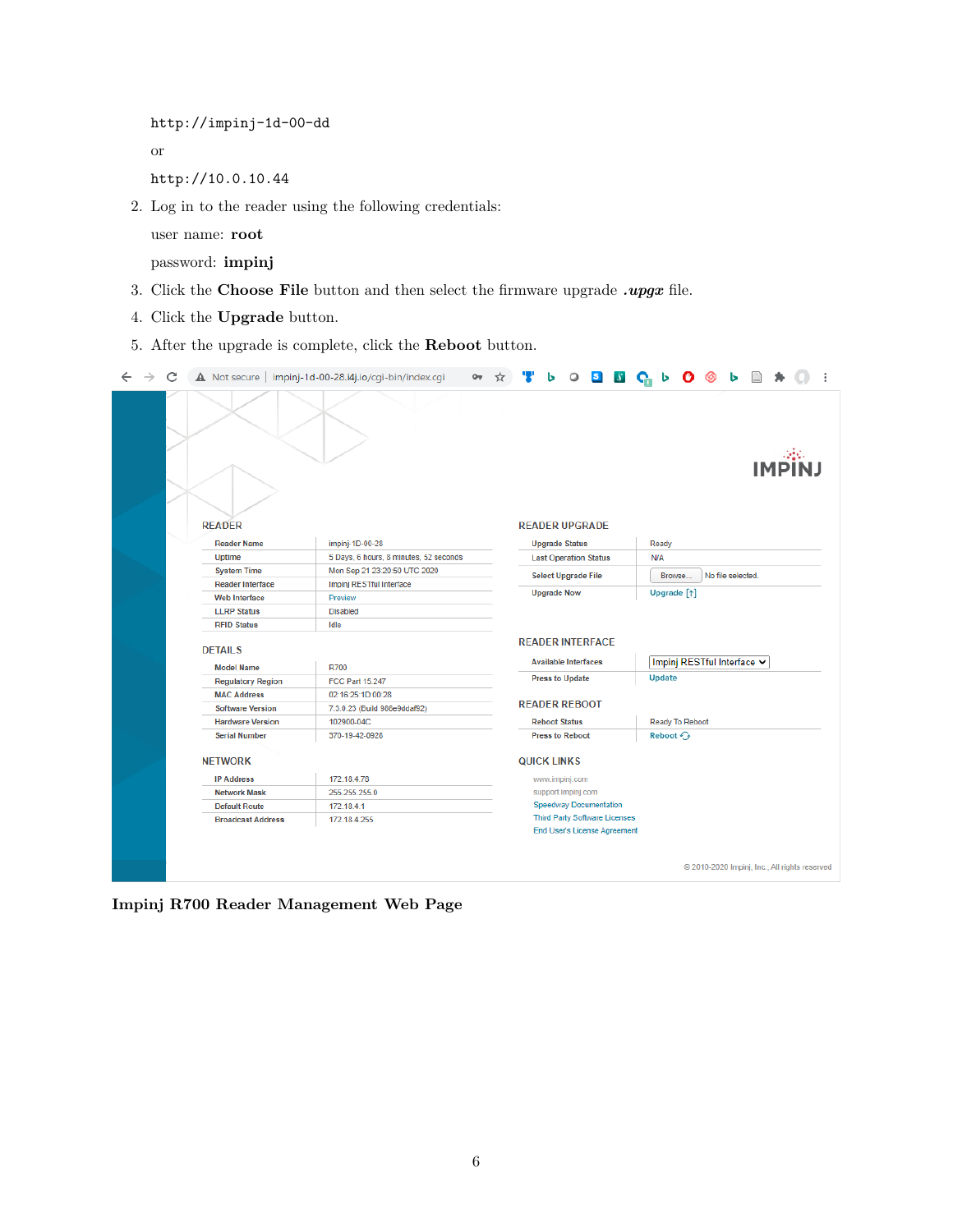# <span id="page-7-0"></span>**READER UPGRADE**

| <b>Upgrade Status</b>        | Ready                       |  |  |  |
|------------------------------|-----------------------------|--|--|--|
| <b>Last Operation Status</b> | N/A                         |  |  |  |
| <b>Select Upgrade File</b>   | No file selected.<br>Browse |  |  |  |
| <b>Upgrade Now</b>           | Upgrade [1]                 |  |  |  |
| RFAERAA                      |                             |  |  |  |

# **READER REBOOT**

| <b>Reboot Status</b>   | Ready To Reboot        |
|------------------------|------------------------|
| <b>Press to Reboot</b> | Reboot $\mathcal{C}_2$ |

# **Close-up of Reader Upgrade and Reboot Section of Reader Management Web Page**

# **Auto mode**

Auto mode is an upgrade method that, after it has been configured, allows a reader to:

- periodically retrieve an Upgrade Configuration Metafile.
- determine from the configuration data if an upgrade needs to be performed.

Auto mode also allows simultaneous upgrades of multiple readers through the use of a single Upgrade Configuration Metafile.

In auto mode, the user creates a custom Upgrade Configuration Metafile ("Metafile"). The Metafile is stored on a remote server. The user configures the location of the Metafile as a URI. The reader downloads the Metafile at a configurable periodic interval, called the retrieve period. The reader then uses the content of the Metafile to make automatic upgrade decisions.

The reader remembers the retrieve mode, retrieve period, and URI across power cycles. This allows the reader to resume the auto method after a system reboot. Typically, when the reader retrieves the Metafile, it finds that no upgrade is needed. In the absence of any Metafile changes on the server, the reader image version that is running and the Metafile versions are the same.

Following a system reboot, if the reader is configured for auto mode, the first Metafile retrieval is scheduled randomly for 3-5 minutes after reboot. The use of a delayed and random first retrieval time serves two purposes. First, in a multi-reader installation, if all units are powered on simultaneously, this staggers the retrieve intervals across the units. In addition, the delay provides time for any network services that are external to the reader to be restored before the first Metafile retrieval occurs.

# **3.2 Preparing the Upgrade Image**

Set the path and permission of the Upgrade Image File on the server so it properly allows file retrieval via the upgrade-file-uri field method that is specified in the Metafile. Another method is to use the Image File URI that you specify in manual mode.

# **3.3 Upgrade Configuration Metafile**

The Upgrade Configuration Metafile is at the core of the auto upgrade mechanism. The user prepares this file based on upgrade requirements and saves it on a file server accessable to the reader. The Metafile contains instructions in a list of text-based entries that tell the reader how to perform the upgrade. Each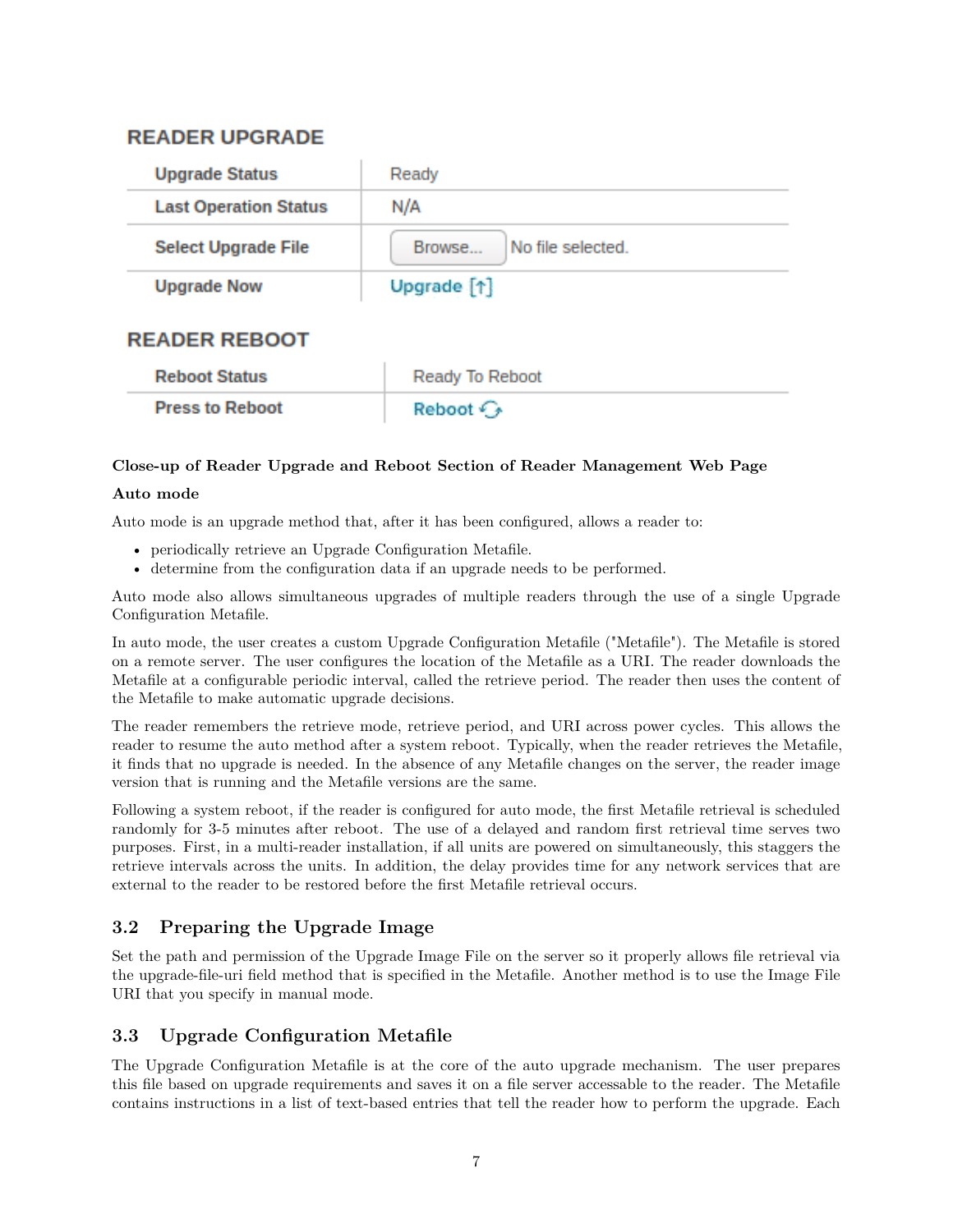<span id="page-8-0"></span>data entry consists of a single-line data field and can be qualified with one or more parameters separated with a semi-colon. All data fields and parameters are mandatory unless indicated as optional. The format of a data entry is: field-name:field-value{;parameter-name=parameter-value}

All data entries in the Metafile apply to a particular reader model. The Metafile can contain entries for multiple reader models with the following entry as a delimiter: reader-model:  $\langle$ string $\rangle$ 

No data entries can come before the first reader-model entry.

**Important:** The Metafile must **not** contain any Unicode characters.

# **3.3.1 Upgrade Configuration Definitions**

#### **reader-model**

- Field Value:  $\langle$ string>
- Description: This field is used as a delimiter. The  $\langle$ string $\rangle$  field value identifies the reader model for which the subsequent data fields are intended. It means that all data fields after this one, up to the next delimiter or end of metafile, are specific to this reader model. The following is a list of supported reader models:
	- **–** R510
	- **–** R515
	- **–** R700
	- **–** X710
	- **–** Speedway R120
	- **–** Speedway R220
	- **–** Speedway R420
	- **–** Speedway R640 (xPortal)
	- **–** Speedway R660 (xSpan)
	- **–** Speedway R680 (xArray)

# **uc-uri** (optional)

- Field Value:  $\langle$ string>
- Description: This field sets a URI from which the metafile is downloaded in subsequent retrievals.

# **retrieve-mode**

This field indicates how the metafile will be retrieved.

- Field Value: **manual**
	- **–** Description: This field tells the reader to wait to be given upgrade information directly.
- Field Value: **auto**
	- **–** Param Name: retrieve-period
	- **–** Param Value: <int>
	- **–** Param Description: This field tells the reader to periodically retrieve the Metafile. The mandatory parameter specifies how often (in minutes) the reader downloads the Metafile.

# **upgrade-mode**

This field indicates how the reader determines the need to upgrade.

- Field Value: **auto**
	- **–** Description: The reader determines if an upgrade is necessary based on its knowledge of the local image version compared with the upgrade file. An upgrade is required if the local image has at least one partition that has a *lower* version than the corresponding partition in the upgrade image file.
- Field Value: **forced**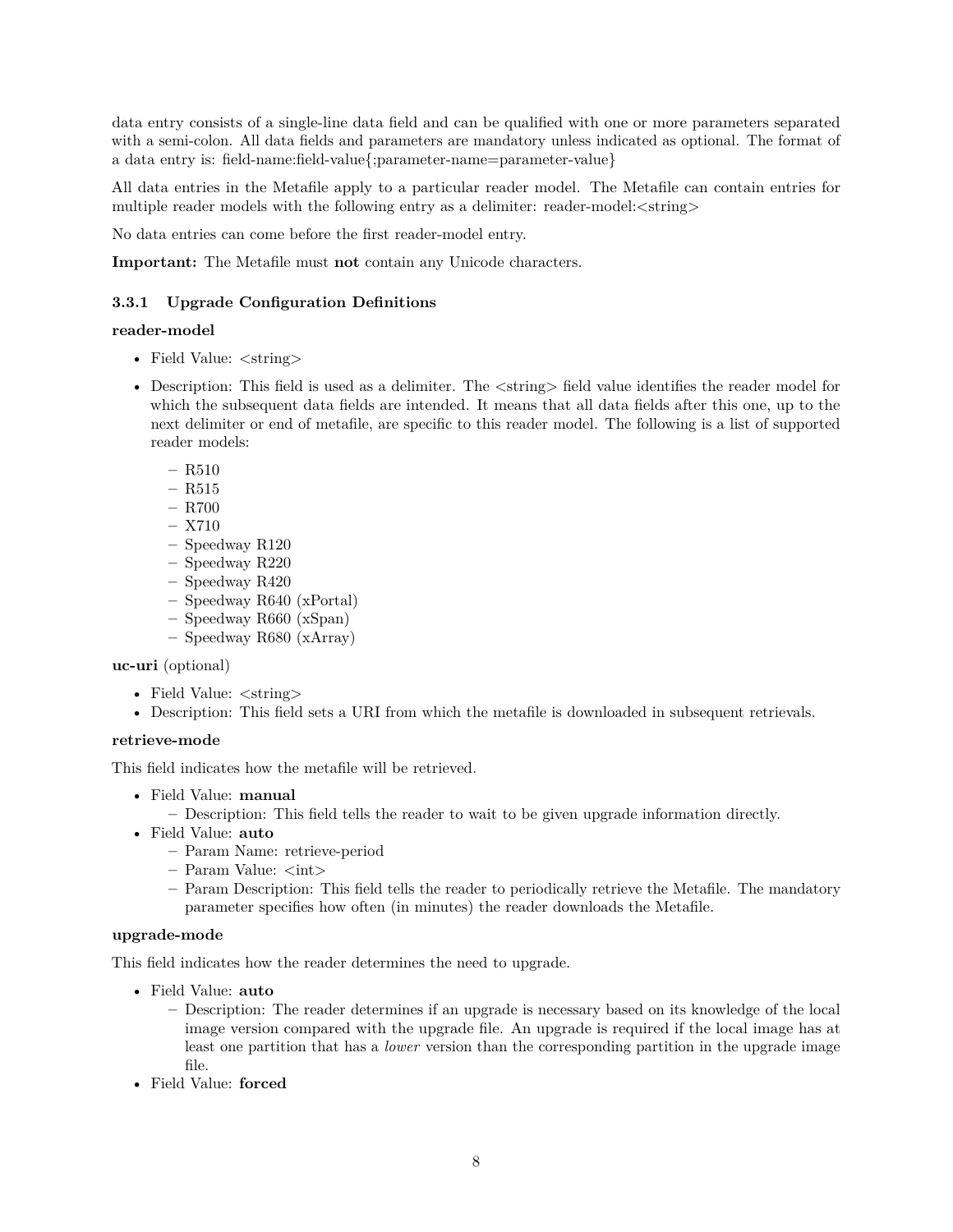**–** Description: The reader determines if an upgrade is necessary based on its knowledge of the local image version compared with the upgrade file. An upgrade is required if the local image has at least one partition that has a *different* version than the corresponding partition in the upgrade image file.

#### **commit-mode**

This field indicates how the image should be activated.

- Field Value: **immediate**
	- **–** Description: The image activates immediately after the upgrade completes, and causes an immediate reboot after the activation completes.
	- **–** Field Value: **wait-4-cmd**
	- **–** Description: The image activates through a reboot command from the user. For the next parameters, **time** is mandatory and **early-act-ok** is optional. All parameters, when present, must be provided in the order presented here.
- Field Value: **scheduled**
	- **–** Param Name: **time**
	- **–** Param Value: <string>
	- **–** Param Description: To activate the new image, reboot is scheduled at the time indicated by the mandatory parameter time. The value of the time parameter is a string that is in one of two formats, either the fully specified format of: **"<time-zone>.yyyy:mm:dd:hh:mm:ss,"** or the wildcard format: "<time-zone>.\*.hh:mm:ss+r<max-delay>" where <time-zone> is utc, and  $\langle$ max-delay  $>$  is the maximum value of a random delay. When wildcard time is used, the reboot time is the upcoming hh:mm:ss *after* the upgrade is completed, plus a delay of random length, up to max-delay, after the hh:mm:ss. The format of max-delay is  $\alpha$  ' $\alpha$  ' $\alpha$ ' or  $\alpha$ ' $\alpha$ ' $\alpha$ ' $\alpha$ ' $\beta$ ', which indicates the max delay number in minutes or seconds. See [Scheduled activation of the new](#page-21-0) [image](#page-21-0) for a detailed explanation of reboot time.
	- **–** Param Name: **early-act-ok** (Optional)
	- **–** Param Value: {no, yes}
	- **–** Param Description: Specifies whether it is OK to activate the upgraded image before the scheduled activation time, due to an early reboot. When this parameter is absent, the default value is **no**.

#### **dl-retries** (Optional)

- Field Value:  $\langle \text{int} \rangle$ 
	- **–** Description: Number of times to retry if the download fails due to timeout. The default value is 0.

#### **dl-retry-period** (Optional)

- Field Value:  $\langle \text{int} \rangle$ 
	- **–** Description: Time to wait (in seconds) before retrying a download. Only applicable if dl-retries is non-zero. The default value is 0 (immediate).

#### **img-type**

- Field Value:  $\langle \text{int} \rangle$
- Description: This field indicates the image type of the upgrade file specified by the **upgrade-file-uri** field. The type is the enumeration number  $\langle \text{int} \rangle$ . Refer to the release notes for the specific image type. To date, only type 10 is supported.

#### **download-mode** (optional)

This field is optional and indicates when to start downloading the image file, following the Metafile retrieval. The default value is **immediate** when this field is absent.

- Field Value: **immediate**
	- **–** Description: The image file download should proceed

immediately after the metafile retrieval.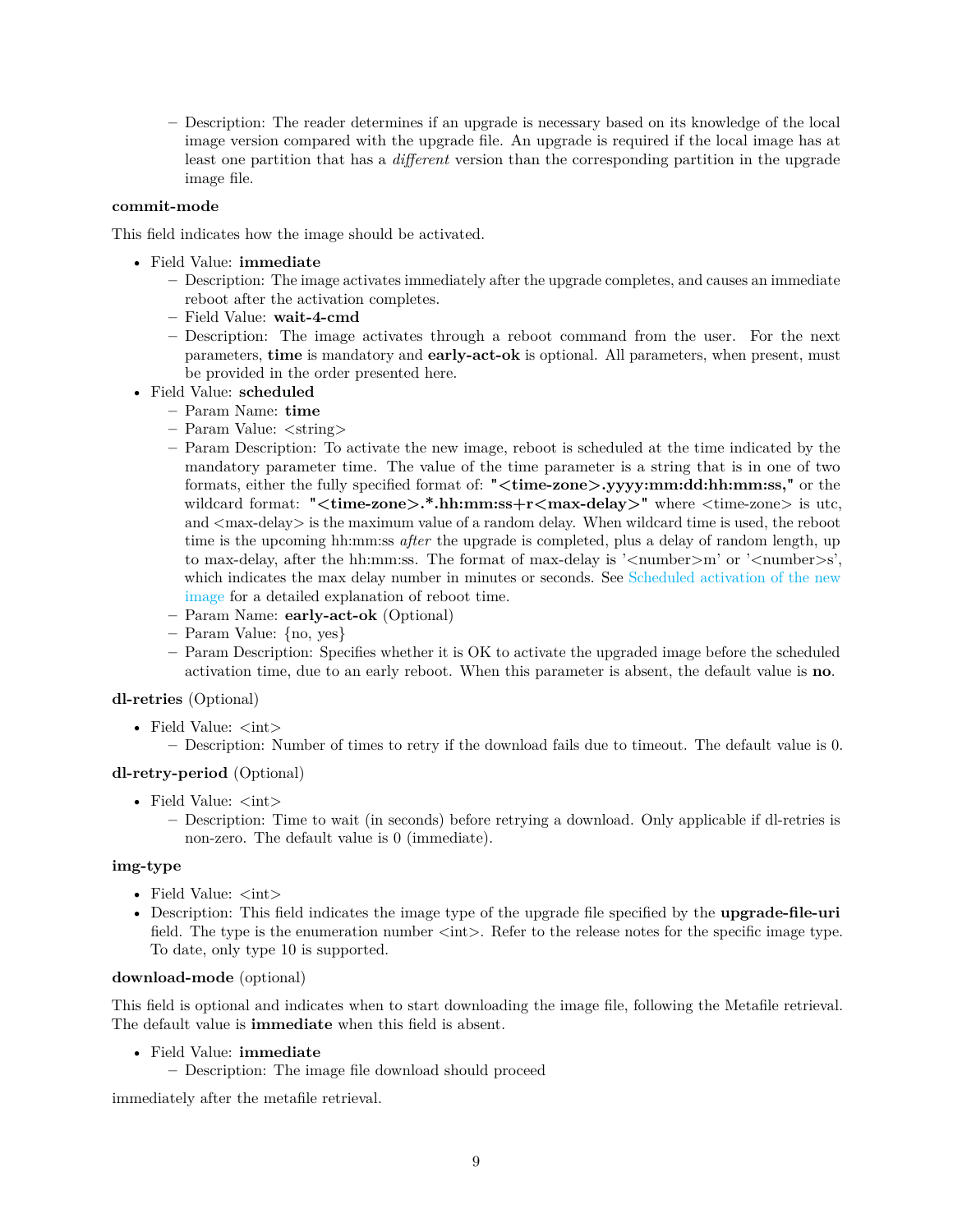- <span id="page-10-0"></span>• Field Value: **fixed-delay**
	- **–** Param Name: delay
	- **–** Param Value: <int>
	- **–** Param Description: The image file download should be delayed <int> seconds following the metafile retrieval.
	- **–** Field Value: **random-delay**
	- **–** Param Name: delay
	- **–** Param Value: <int>
	- **–** Param Description: The image file download should be delayed for a random number of seconds, up to a max of  $\langle \text{int} \rangle$ .

# **upgrade-file-uri**

- Field Value:  $\langle$ string>
- Description: This field is the URI of the upgrade image file from which the upgrade image is downloaded.

#### **partition**

This field is the partition descriptor in an upgrade file. The Octane firmware is partition 0, CAP firmware is partition 2. The partition version is specified when the upgrade file is created.

- Field Value:  $\langle \text{int} \rangle$
- Param Name: version
- Param Value:  $\langle$ string $\rangle$
- Param Description: The version of the partition, consisting of 4 fields of decimal numbers separated by a dot ".". The number in each field must be in the range of 0 to 255.

**Note**: The version of the CAP file will not be displayed if any part of it is outside the 0-255 range.

# **3.4 Preparing the Upgrade Configuration Metafile**

The Metafile URI for the reader points to the Upgrade Configuration Metafile, which is prepared on the server. The data entries in the Metafile must follow the format and definitions provided in [Upgrade Configuration](#page-7-0) [Metafile.](#page-7-0)

**Note:** Missing mandatory data entries or improper syntax will cause the reader to reject the Metafile.

The Upgrade Image File referenced by the **upgrade-file-uri** field must contain the same:

- partitions
- image types
- versions

as described by the **partition** fields in the Metafile. Disagreement between the Metafile and the Upgrade Image File will cause the reader to reject the downloaded image file.

The path and permissions of the Metafile on the server must be set correctly. This allows for file retrieval using the URI parameter method that is specified in the RShell command config image metafile.

**Note:** For a given reader model, a single **upgrade-file-uri** field must be specified. This limits the upgrade to a single Upgrade Image File, since the Upgrade Image File must contain all the partitions specified. This single file constraint guarantees that a consistent compliment of partitions will be applied when the upgrade completes.

# **3.5 Command Line Interface**

The RShell application provides access to the command line interface. Refer to the *RShell Reference Manual* for details about RShell commands.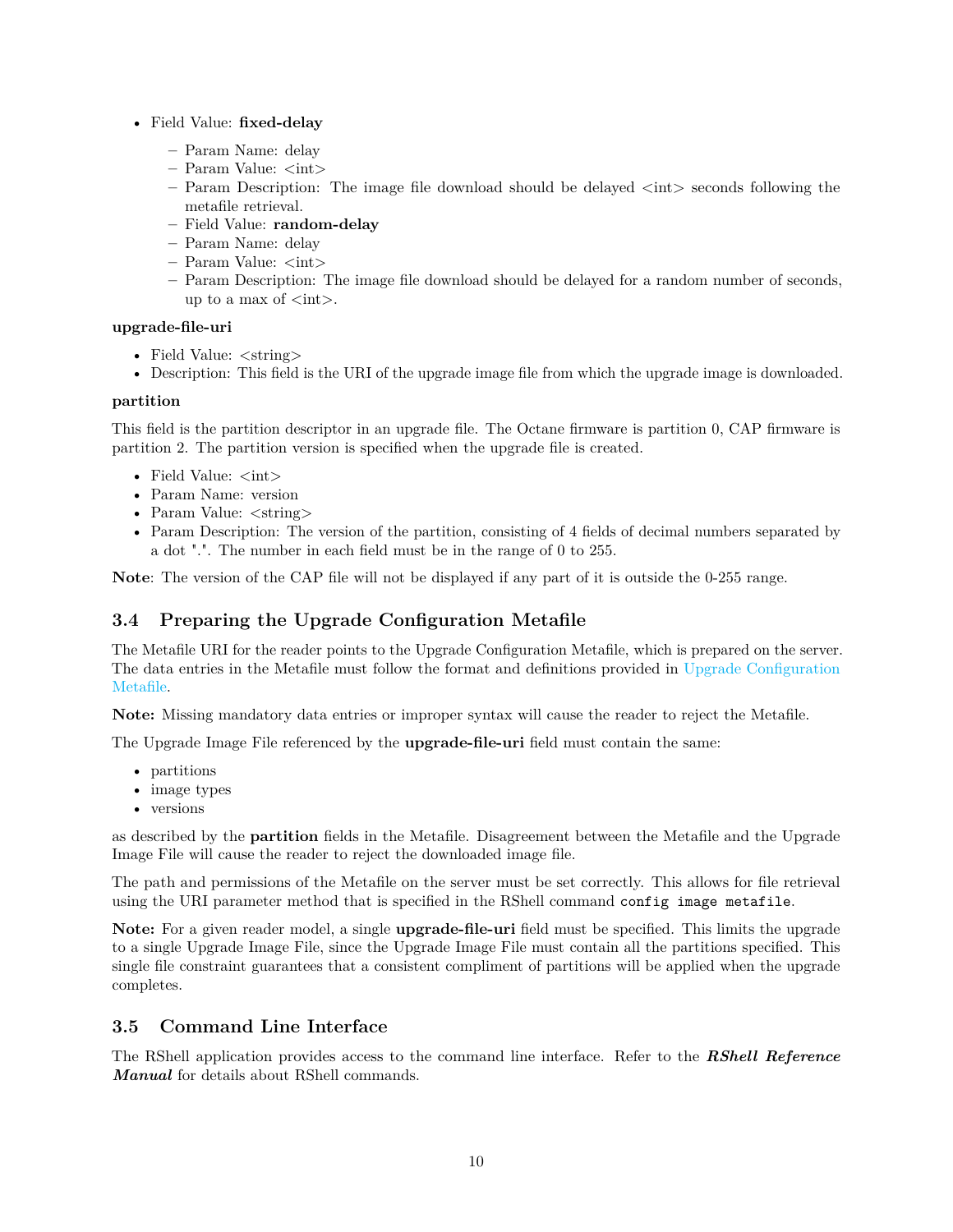<span id="page-11-0"></span>All commands provide an immediate response, which indicates whether the command was accepted or rejected. The set of possible responses are summarized in the table below.

#### **Command Response Table**

| <b>Command Response</b>                | Meaning                                                       |
|----------------------------------------|---------------------------------------------------------------|
| Status='0,Success'                     | Command was accepted and processed.                           |
| Status='1, Invalid-Command'            | The command was not recognized.                               |
| Status='2, Invalid-Command-Parameter'  | One or more of the command parameters was invalid.            |
| Status='3, Invalid-Parameter-Value'    | One or more of the command parameter values was invalid.      |
| Status='4, Parameter-Dependency-Error' | An invalid combination of parameters was specified.           |
| Status='5, Incomplete-Parameter-List'  | The number of command parameters is incorrect.                |
| Status='8, Permission-Denied'          | The pre-conditions for the command were not satisfied.        |
| Status='10, Command-Being-Processed'   | A previous command or scheduled operation is being processed. |

#### **3.5.1 Upgrade**

An upgrade is triggered via the Command Line Interface in any one of the following scenarios:

• Use the RShell command config image upgrade <URI> to instruct the reader to enter manual mode, download the upgrade image file from the specified URI, and perform an upgrade with the downloaded image. See the *RShell Reference Manual* for more details.

The table above provides possible command responses. The following is an example of a possible malformed URI error:

Status='3, Invalid-Parameter-Value'

• Use the RShell command config image metafile <URI> to instruct the reader to enter auto mode, download a Metafile from the specified URI, and perform an upgrade based on the Metafile. Regardless of the upgrade status, the reader remembers the URI for future use.

The Command Response Table provides possible command responses.

• Use the RShell command config image retrievemode to set the retrieve mode of the reader. The retrieve mode settings are **manual** or **auto**. If the retrieve mode is set to **auto** and the reader has a valid Metafile URI, the reader immediately attempts to retrieve the Metafile via the URI. If the Metafile retrieval fails, the reader reattemps the retrieval periodically, based on the specified retrieve period in the command.

The Command Response Table provides possible responses. The following are examples of possible errors:

- **– Auto** is specified without a period: Status='4, Parameter-Dependency-Error'
- **– Auto** is specified, but a Metafile URI is not defined yet: Status='8, Permission-Denied'

#### **3.5.2 Configuration Default Restore**

Use the RShell command config image default to replace the secondary image with the primary image. The reader will reboot immediately upon completion. Upon reboot, the reader will contain factory default settings.

**Note**: This command will also copy the current primary CAP and its partition descriptor, retaining the current primary SOP and CAP in the first slot.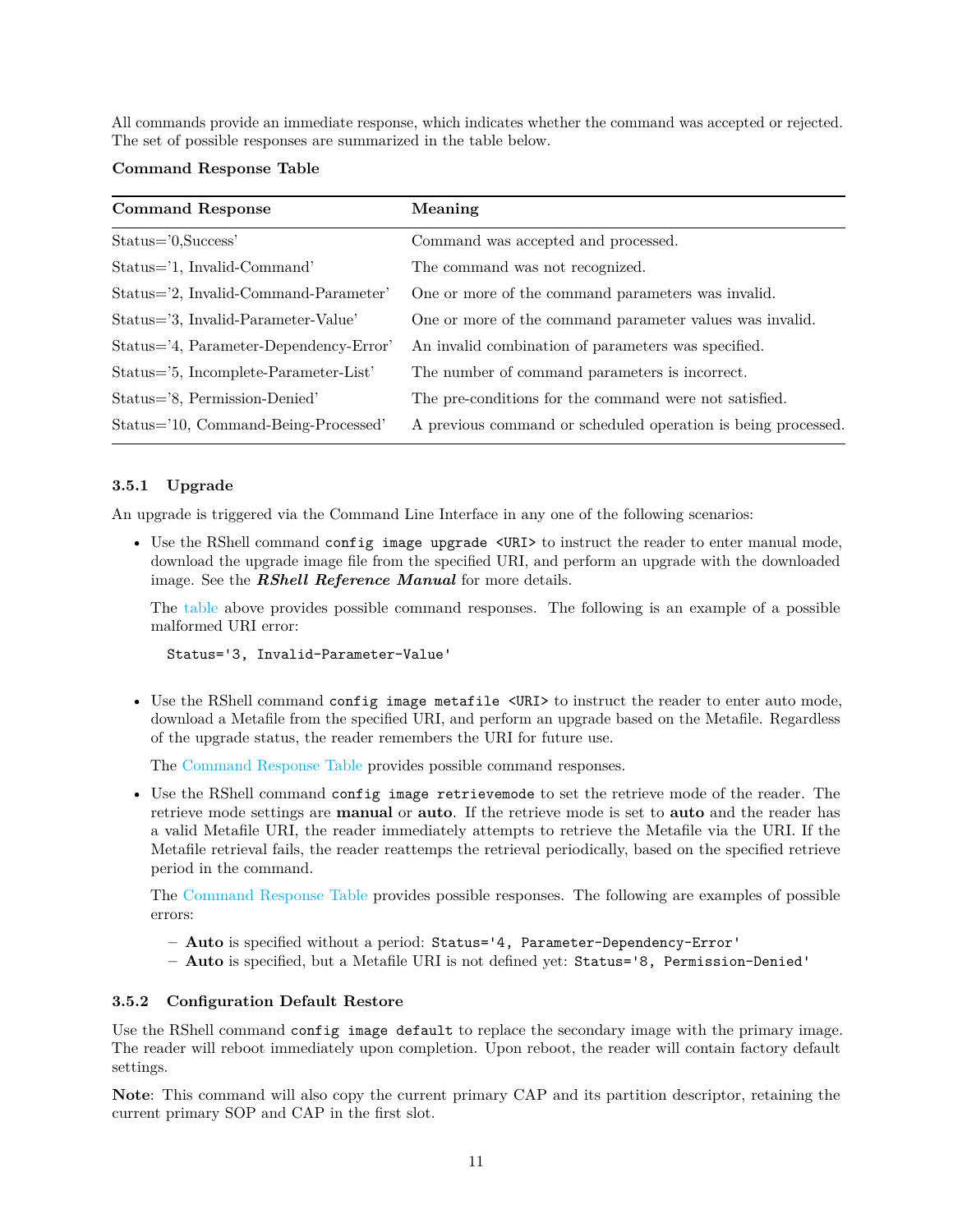#### <span id="page-12-0"></span>**3.5.3 Fallback to Previous Image**

Use the RShell command config image fallback to restore the reader to its previous image when a valid image is available. The reader immediately reboots upon completion.

The [Command Response Table](#page-11-0) provides possible responses. The following error indicates that a valid image is not available for the fallback process: Status='8, Permission-Denied'

#### **3.5.4 Reboot and fallback procedures**

After failing to boot five times within 90 seconds, the reader will fall back to the previous image and attempt to boot again. This behavior enables the reader to boot when the main boot image is corrupt or has other issues.

#### **3.5.5 Preserving the RFID interface during an upgrade**

In some cases when upgrading to Octane 8.0 firmware or higher from firmware before 8.0, the upgrade process will select the IoT Device Interface by default. Here is a workaround to avoid unexpectedly switching the interface. It is useful for CAPs as well as other clients.

- 1. Set the RFID interface to one you *don't* wish to use.
- 2. Next, set the interface to the preferred one.
- 3. Upgrade to Octane 8.0 firmware.

The result should be an upgrade with the preferred RFID interface selected.

Here is a second workaround, which works for programmatic clients (either CAPs running on the reader or external clients), which works both before and after the upgrade to 8.0.

- 1. Check which interface is selected before issuing RFID commands.
- 2. Set the interface to the correct one if necessary, using either RShell or API endpoints.

Note: the RFID interface is a shared resource and can be changed in multiple ways:

- 1. From the WebUI
- 2. From the RShell interface
- 3. From the Host Configuration portion of the IoT Device Interface API

#### **3.5.6 Query the Upgrade Status**

Use the RShell command show image summary to view the details of the current primary and secondary images. This command also shows the status of pending and completed upgrades, displays error codes, and indicates the reasons for upgrade failures. See [Manual Upgrade Example](#page-17-0) for examples of typical responses. The details of each status line are described in the table below.

#### **Status Query and Meaning Table**

| <b>Upgrade Status Query</b> | Meaning                                                                                                                                                                                                                                                                                                                                                                                                              |  |  |
|-----------------------------|----------------------------------------------------------------------------------------------------------------------------------------------------------------------------------------------------------------------------------------------------------------------------------------------------------------------------------------------------------------------------------------------------------------------|--|--|
| UpgradeStatus               | The upgrade application status. See the Upgrade<br>Status Values Table for the possible values.                                                                                                                                                                                                                                                                                                                      |  |  |
| LastOperation               | This status is only displayed/provided in conjunction<br>with the next status (LastOperationStatus).<br>Typically these are provided when additional<br>information is required, for example under error<br>scenarios or when a system reboot has been<br>scheduled. This will be one of the values from the<br>Upgrade Status Values Table and generally reports<br>the condition leading up to the current status. |  |  |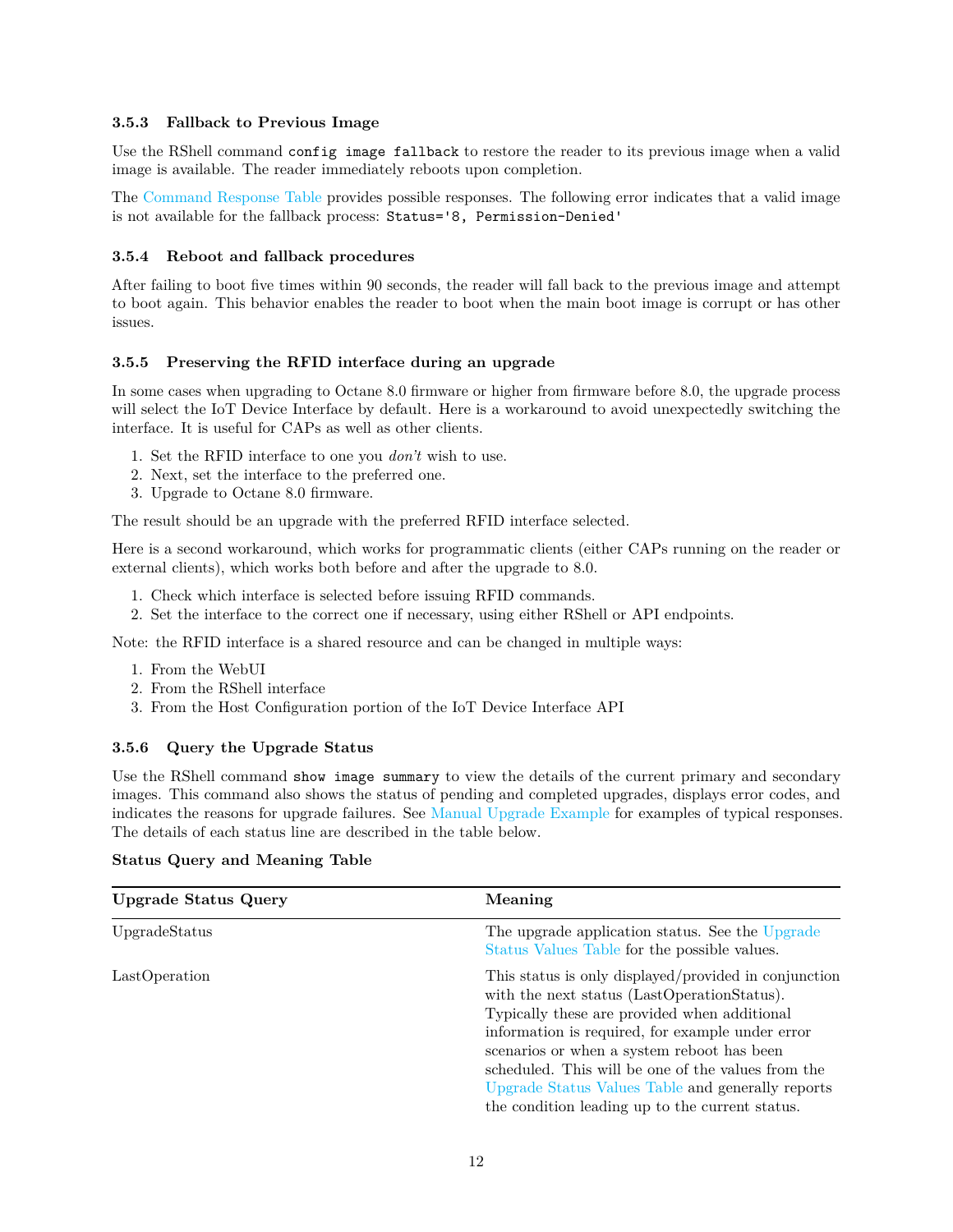<span id="page-13-0"></span>

| <b>Upgrade Status Query</b>    | Meaning                                                                                                                                                          |
|--------------------------------|------------------------------------------------------------------------------------------------------------------------------------------------------------------|
| LastOperationStatus            | Provides a detailed description for the<br>LastOperation. Valid values are provided in the<br>LastOperationStatus Strings Table.                                 |
| PrimaryImageType               | The image type enumeration for the primary image.<br>Refer to the release notes for details.                                                                     |
| PrimaryImageState              | The current state of the primary image. This should<br>always be <b>Active</b> . Refer to the Image State Values<br>Table for the meaning of image state values. |
| PrimaryImageSystemVersion      | The current version of the primary SOP.                                                                                                                          |
| PrimaryImageConfigVersion      | The current version of the primary SPP.<br>$55.255.255.255$ is the default SPP version.                                                                          |
| PrimaryImageCustomAppVersion   | The current version of the primary CAP. This<br>displays only if CAP is present.                                                                                 |
| SecondaryImageType             | The image type enumeration for the secondary<br>image. Refer to the release notes for details.                                                                   |
| SecondaryImageState            | The current state of the secondary image would<br>typically have one of the values from the Image State<br>Values Table.                                         |
| SecondaryImageSystemVersion    | The current version of the secondary SOP.                                                                                                                        |
| SecondaryImageConfigVersion    | The current version of the secondary SPP and only<br>displays if SPP is present.                                                                                 |
| SecondaryImageCustomAppVersion | The current version of the secondary CAP and only<br>displays if CAP is present.                                                                                 |

# **Upgrade Status Values Table**

| <b>Upgrade Status Values</b>   | Meaning                                                                                                                                     |
|--------------------------------|---------------------------------------------------------------------------------------------------------------------------------------------|
| Ready                          | Upgrade application is not busy and is ready for<br>additional commands.                                                                    |
| WaitingForMetafile - Transfer  | Metafile transferring from server.                                                                                                          |
| WaitingForMetafile - Retry     | Metafile transfer timed out, waiting for subsequent<br>transfer.                                                                            |
| ProcessingMetafile             | Metafile received and is being processed.                                                                                                   |
| ExpectingGetImage - Req        | System is in the download delay window (controlled<br>by the download delay configuration setting) prior to<br>DeterminingNeedForImageFile. |
| DeterminingNeedFor - ImageFile | Version information that determines if the image file<br>needs to be retrieved.                                                             |
| WaitingForImageFile - Transfer | Image file transferring from server.                                                                                                        |
| WaitingForImageFile - Retry    | Image file transfer timed out; waiting for subsequent<br>transfer.                                                                          |
| ProcessingImageFile            | Image file processing.                                                                                                                      |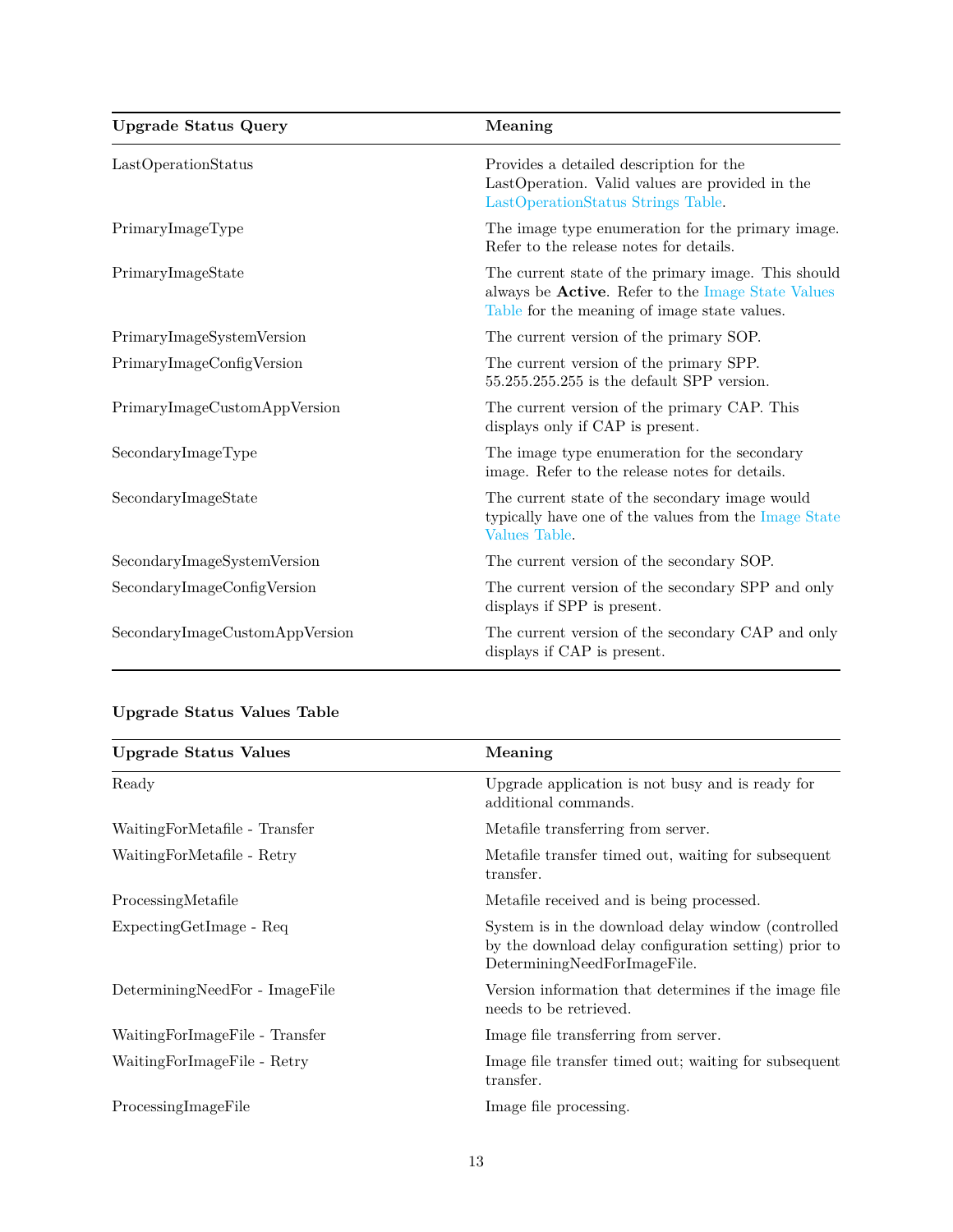<span id="page-14-0"></span>

| <b>Upgrade Status Values</b>  | Meaning                                                                                                            |
|-------------------------------|--------------------------------------------------------------------------------------------------------------------|
| WaitingForCommit - Image      | Image file committing to flash.                                                                                    |
| Scheduling Activation         | Image activation scheduling.                                                                                       |
| WaitingToActivate - Immediate | Image activating, and preparing for immediate<br>reboot.                                                           |
| WaitingToActivate - Scheduled | Image activating, and reboot is scheduled based on<br>user-specified commit time.                                  |
| WaitingRandom - RebootDelay   | System is in the random delay window (provided as<br>part of commit time specification) prior to system<br>reboot. |
| WaitingForFallback            | A config image fallback command is processing.<br>Immediate system reboot when complete.                           |
| WaitingForCDR                 | A config image default command is processing.<br>Immediate system reboot when complete.                            |
| WaitingForRequested - Reboot  | Reader is preparing to reboot.                                                                                     |

# **Image State Values Table**

| <b>State Value</b> | Meaning                                                                                                                                |
|--------------------|----------------------------------------------------------------------------------------------------------------------------------------|
| Active             | Image previously ran and is eligible as fallback<br>image.                                                                             |
| Pre-Active         | Image was activated and is ready to become Primary<br>image on next reboot.                                                            |
| Pending            | Image was committed to flash, and is waiting for<br>commit time to elapse before activating it by<br>changing to the Pre-Active state. |
| Obsolete           | Image was invalidated, typically due to a fallback<br>operation.                                                                       |

| <b>Status Value</b>                                             | Meaning                                                                                                                                                          |
|-----------------------------------------------------------------|------------------------------------------------------------------------------------------------------------------------------------------------------------------|
| Upgrade is not required                                         | There is no need to upgrade because the upgrade mode is <b>auto</b> and the<br>current version is greater or equal to the upgrade image version.                 |
| Waiting for manual reboot                                       | Upgrade completed and the reader waits for a manual reboot to activate<br>the new image.                                                                         |
| Early-Act complete<br>$Reboot \lt time \gt (excl. \text{rand})$ | Upgrade completed and is waiting for the scheduled activation time. The<br>image activates early if manually rebooted before the scheduled time.                 |
| Reboot/activation                                               | Upgrade completed and is waiting for the scheduled activation time. The<br>image will NOT activate early if rebooted before scheduled time.                      |
| Could not resolve host<br>$<$ hostname $>$                      | The given hostname could not be resolved because of a misspelled name,<br>the DNS server not being configured or not reachable, or other<br>network-based error. |

# **LastOperationStatus Strings Table**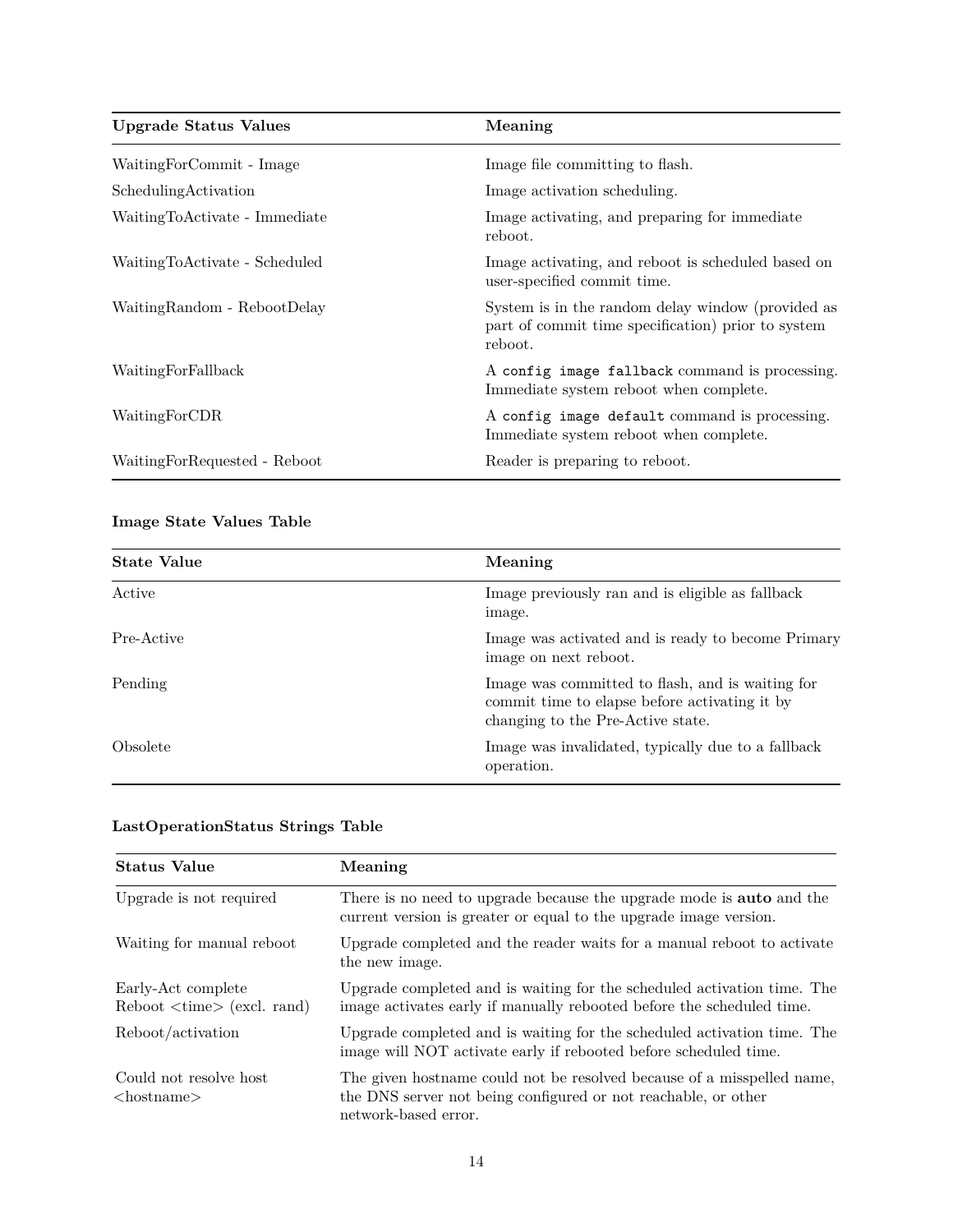<span id="page-15-0"></span>

| <b>Status Value</b>                                       | Meaning                                                                                                                                                                                               |  |
|-----------------------------------------------------------|-------------------------------------------------------------------------------------------------------------------------------------------------------------------------------------------------------|--|
| Image file transfer failed<br>[, scheduled retry]         | File transfer timed out due to lost network connection to the file server or<br>other network error. If specified transfer will be re-tried.                                                          |  |
| Metafile URI is not valid                                 | The metafile URI must be configured before the retrieve mode is set to<br>auto                                                                                                                        |  |
| Metafile transfer timed out,<br>scheduled retry           | Metafile transfer timed out due to lost network connection to the file<br>server or other network error. The transfer will be re-tried.                                                               |  |
| Unable to retrieve metafile                               | Metafile retrieval failed for some reason other than a timeout.                                                                                                                                       |  |
| Metafile validation failure.<br>See error log for details | The downloaded metafile has errors such as wrong format, missing<br>mandatory fields, no matching reader model, and so forth. Details about<br>the error are in the error log.                        |  |
| Unable to copy primary CAP.<br>See error log for details  | This would occur if the primary image's CAP has out-grown the<br>(secondary) partition into which it would have been copied. The upgrade<br>is aborted, Details about the error are in the error log. |  |
| No Matching Hardware<br>Version.                          | The downloaded upgrade file isn't appropriate with this product's<br>hardware revision. Check the firmware release notes.                                                                             |  |
| No Matching Product Type.                                 | The downloaded upgrade file isn't appropriate with this product. Check<br>the firmware release notes.                                                                                                 |  |
| Image file CAP too big<br>See error log for details.      | The downloaded image's CAP partition is too large to fit in the designated<br>Flash memory partition. Details about the error are in the error log.                                                   |  |
| Failed to parse image file                                | The detailed info in the image is invalid, possibly corrupted.                                                                                                                                        |  |
| Failed to validate image<br>file details with metafile    | The detailed info in the image file does not match the information<br>specified in the metafile, such as image type, number of partitions, and/or<br>their versions number(s).                        |  |
| Authentication failure                                    | Login credentials or keys necessary to complete the upgrade were either<br>not present or incorrect.                                                                                                  |  |

# **3.5.7 Query the Upgrade Configuration Settings**

Use the RShell command show image metafile to view the details of the current retrieve mode, and the Metafile data contained in the reader. The output from this command shows the current configuration settings.

If a metafile is not loaded, the default settings report looks like this:

```
> show image metafile
Status='0,Success'
MetafileUri=''
RetrieveMode='Manual'
RetrievePeriod='1'
UpgradeMode='Auto'
CommitMode='Immediate'
CommitTime=''
EarlyActOk='no'
DownloadRetries='0'
DownloadRetryPeriod='0'
ReaderModelName=''
ImageType='10'
```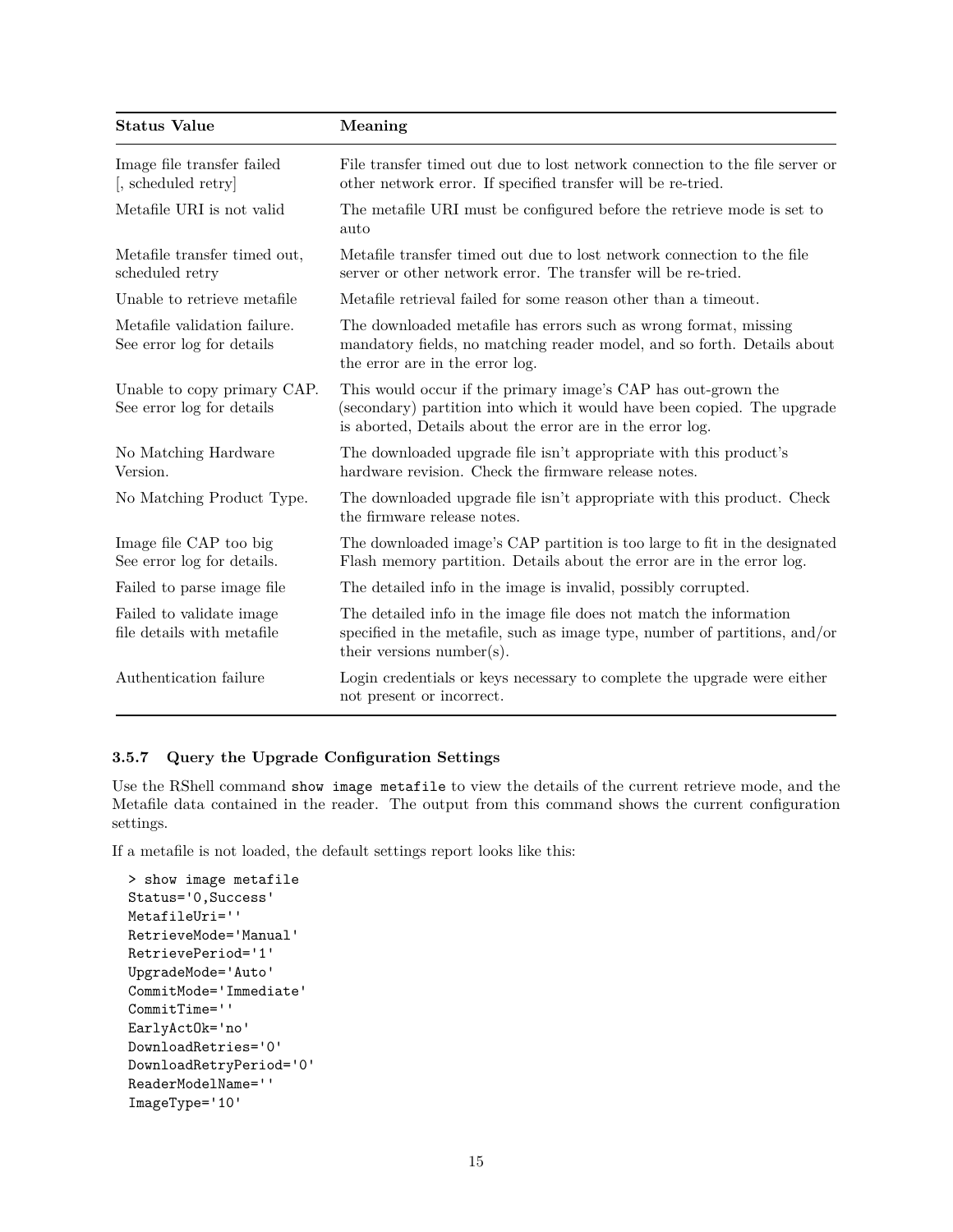```
DownloadMode='Immediate'
DownloadDelay='0'
ImageFileUri=''
```
If a metafile loads, then the configuration settings from the metafile are reported. Any settings that were changed after the metafile loads also display, for example:

```
> show image metafile
Status='0,Success'
MetafileUri='http://server/path/metafile.txt'
RetrieveMode='Auto'
RetrievePeriod='5'
UpgradeMode='Forced'
CommitMode='Scheduled'
CommitTime='utc.2010:01:30:23:12:00+r2m'
EarlyActOk='yes'
DownloadRetries='2'
DownloadRetryPeriod='60'
ReaderModelName='R700'
ImageType='10'
DownloadMode='Immediate'
DownloadDelay='0'
ImageFileUri='http://server/path/testing/Impinj_R700_Firmware_v8.0.0.240.upgx'
Partition0='4.0.0.8'
```
**Note**:

- Additional Partitions, if defined, are reported as Partition1='xxx.xxx.xxx.xxx', Partition2='xxx.xxx.xxx.xxx', etc.
- Only **RetrieveMode** and **MetafileUri** are permanently stored in the reader configuration. This means that if the show image metafile command is issued immediately after a reboot, it will show default values for all but these two fields. Up-to-date values are shown after a metafile is retrieved.

The possible values for each of the settings reported are summarized in the table below. The definitions for these settings are provided in [Upgrade Configuration Definitions.](#page-8-0)

| Setting        | <b>Possible Values</b>                                                                                                                                                            |
|----------------|-----------------------------------------------------------------------------------------------------------------------------------------------------------------------------------|
| MetafileUri    | Valid URI from config image metafile=uri command                                                                                                                                  |
| RetrieveMode   | Auto<br>Manual                                                                                                                                                                    |
| RetrievePeriod | $1 \leq N \leq 44000$                                                                                                                                                             |
| UpgradeMode    | Auto<br>Forced                                                                                                                                                                    |
| CommitMode     | Immediate<br>Scheduled<br>WaitForCommand                                                                                                                                          |
| CommitTime     | Commit time string from the metafile whencommit-mode is scheduled:<br><time-zone>.yyyy:mm:dd:hh:mm:ss<br/><time-zone>.*.hh:mm:ss+r<max-delay></max-delay></time-zone></time-zone> |
| EarlyActOk     | Yes<br>No                                                                                                                                                                         |

# **Configuration Setting Values Table**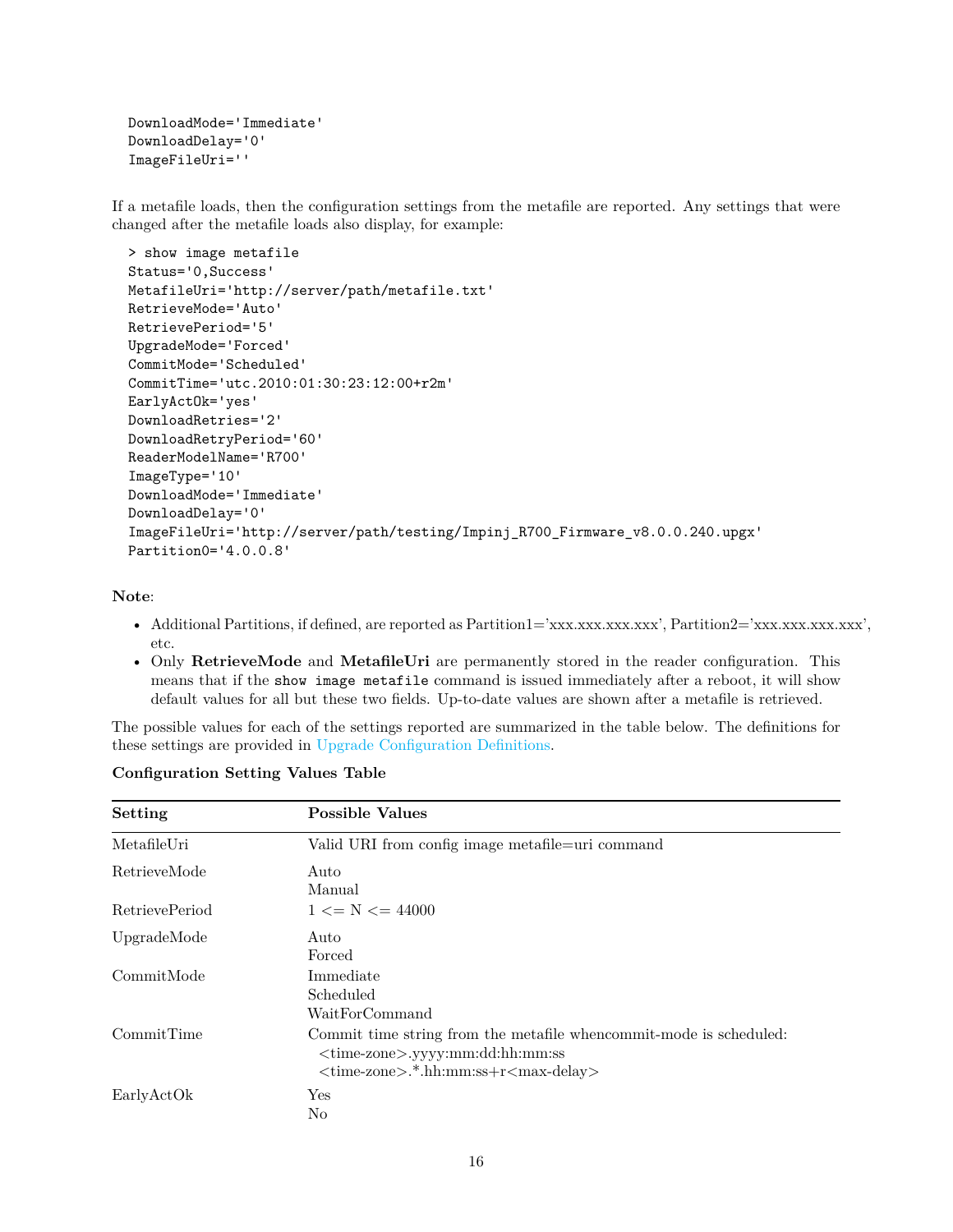<span id="page-17-0"></span>

| Setting                | <b>Possible Values</b>                                                                             |
|------------------------|----------------------------------------------------------------------------------------------------|
| DownloadRetries        | $1 \leq N \leq 5$                                                                                  |
| DownloadRetryPeriod    | $0 \le N \le 60$                                                                                   |
| ReaderModelName        | Reader model string from the metafile                                                              |
| ImageType              | 10                                                                                                 |
| DownloadMode           | Immediate<br>Fixed<br>Random                                                                       |
| DownloadDelay          | $0 \le N \le 360$                                                                                  |
| ImageFileUri           | Valid URI from config image upgrade=uri command<br>Valid URI from upgrade-file-uri in the metafile |
| Partition <sub>0</sub> | $000.000.000.000 \leq xxx.xxx.xxx.xxx \leq 255.255.255.255$                                        |
| Partition1             | $000.000.000.000 \leq xxx.xxx.xxx.xxx \leq 255.255.255.255$                                        |
| Partition2             | $000.000.000.000 \leq xxx.xxx.xxx.xxx \leq 255.255.255.255$                                        |

#### **3.5.8 Background Execution of Commands**

Some config image commands execute in the background and take a short time to run. If you attempt to run another command while these commands are running, it will be rejected until the currently active command finishes processing. The response code reads: Status=10, 'Command-Being-Processed'

Any command that initiates file retrieval or changes the image configuration results in background execution. The only config image command that does not result in background execution is: config image retrievemode manual

When the show image command(s) completes, any other command can immediately follow.

# **3.6 Upgrade Examples**

This section provides two upgrade examples:

- An example of command line activity for a sample upgrade that uses the **manual** method.
- An example of a complete metafile that might be used for the **auto** upgrade method.

#### **3.6.1 Manual Upgrade Example**

This section provides an example of command line activity for a successful upgrade that uses the **manual** method. The lines that begin with '**>**' are the RShell commands.

Issue a command to upgrade using SFTP. The file path shown is only an example.

Initiate the firmware upgrade

```
> config image upgrade sftp://user:pass@host.domain.com/bin/Impinj_R700_Firmware_v8.0.0.240.upgx
Status=0,'Success'
```
Query the status of the current firmware images

```
> show image summary
Status='0,Success'
UpgradeStatus='WaitingForImageFileTransfer'
PrimaryImageType='10'
```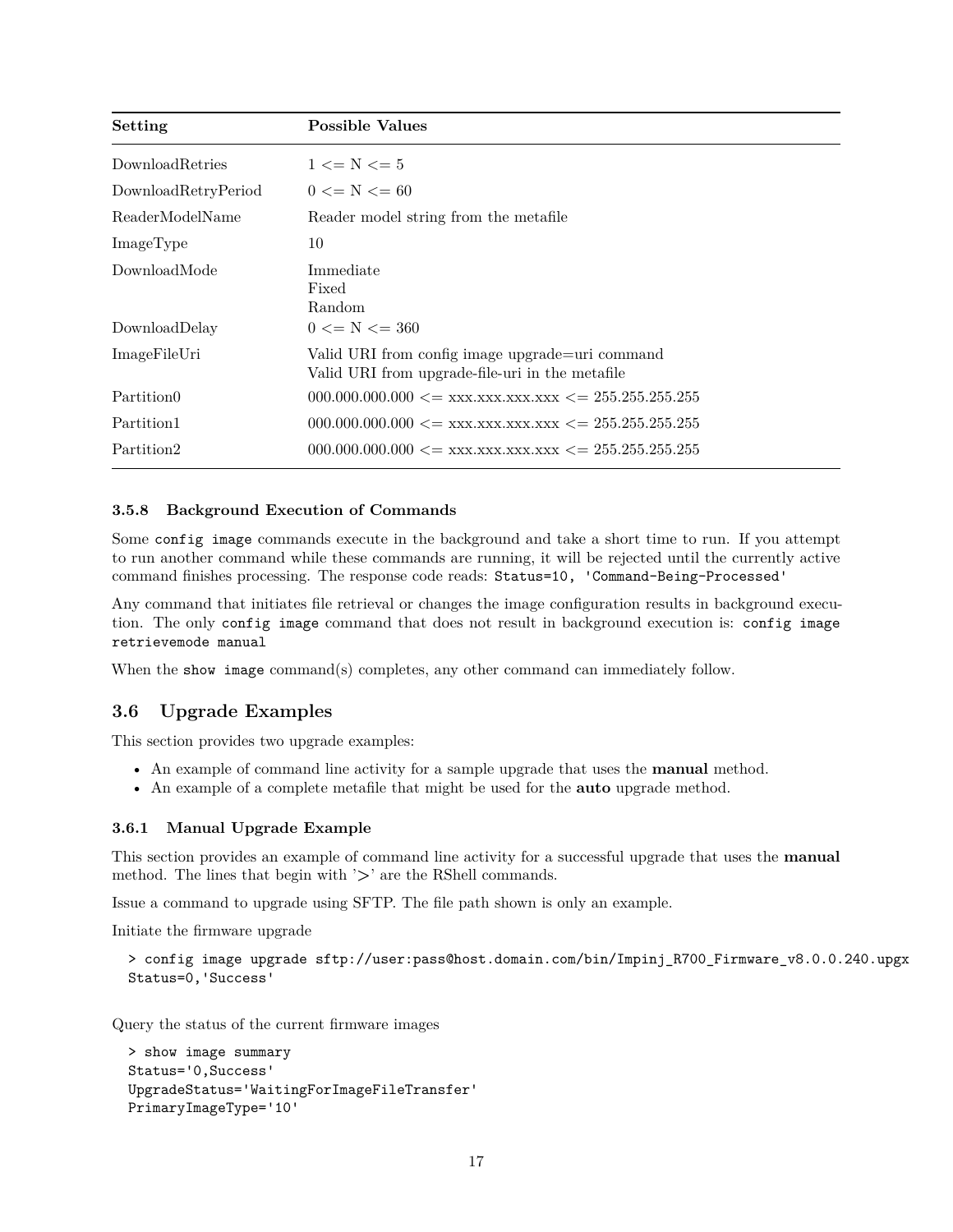```
PrimaryImageState='Active'
PrimaryImageSystemVersion='4.0.1.0'
PrimaryImageConfigVersion='255.255.255.255'
SecondaryImageType='10'
SecondaryImageState='Active'
SecondaryImageSystemVersion='4.0.0.0'
```
Confirms that the image file is downloading

```
> show image summary
Status='0,Success'
UpgradeStatus=' WaitingForCommitImage'
# Current image info
PrimaryImageType='10'
PrimaryImageState='Active'
PrimaryImageSystemVersion='4.0.1.0'
PrimaryImageConfigVersion='255.255.255.255'
SecondaryImageType='10'
SecondaryImageState='Active'
SecondaryImageSystemVersion='4.0.0.0'
```
Confirms the download was successful and is now writing to the secondary flash image.

```
> show image summary
Status='0,Success'
UpgradeStatus='Ready'
LastOperation='WaitingToActivateImmediate'
LastOperationStatus='Waiting for manual reboot'
PrimaryImageType='10'
PrimaryImageState='Active'
PrimaryImageSystemVersion='4.0.1.0'
PrimaryImageConfigVersion='255.255.255.255'
SecondaryImageType='10'
SecondaryImageState='Pre-Active'
SecondaryImageSystemVersion='4.0.2.0'
```
Confirms the secondary image flash programming completed successfully. The reader is now waiting for reboot to activate the new image. All other activities are not affected.

> reboot Status=0,'Success'

When the Upgrade LED comes back on as solid blue, the reader will be running from the new image.

#### **3.6.2 Auto Upgrade Metafile Example**

This section provides an example of a complete metafile that might be used for a successful upgrade that uses the **auto** method. In a metafile, a comment begins with the number sign **#.** A single **#** denotes an alternative value or additional fields, and **##** denotes an explanation.

This is an example upgrade config metafile.

```
## Example Upgrade Configuration Metafile
## Lines commented out with double ## are explanations
## Lines commented out with single # are alternatives values and fields
```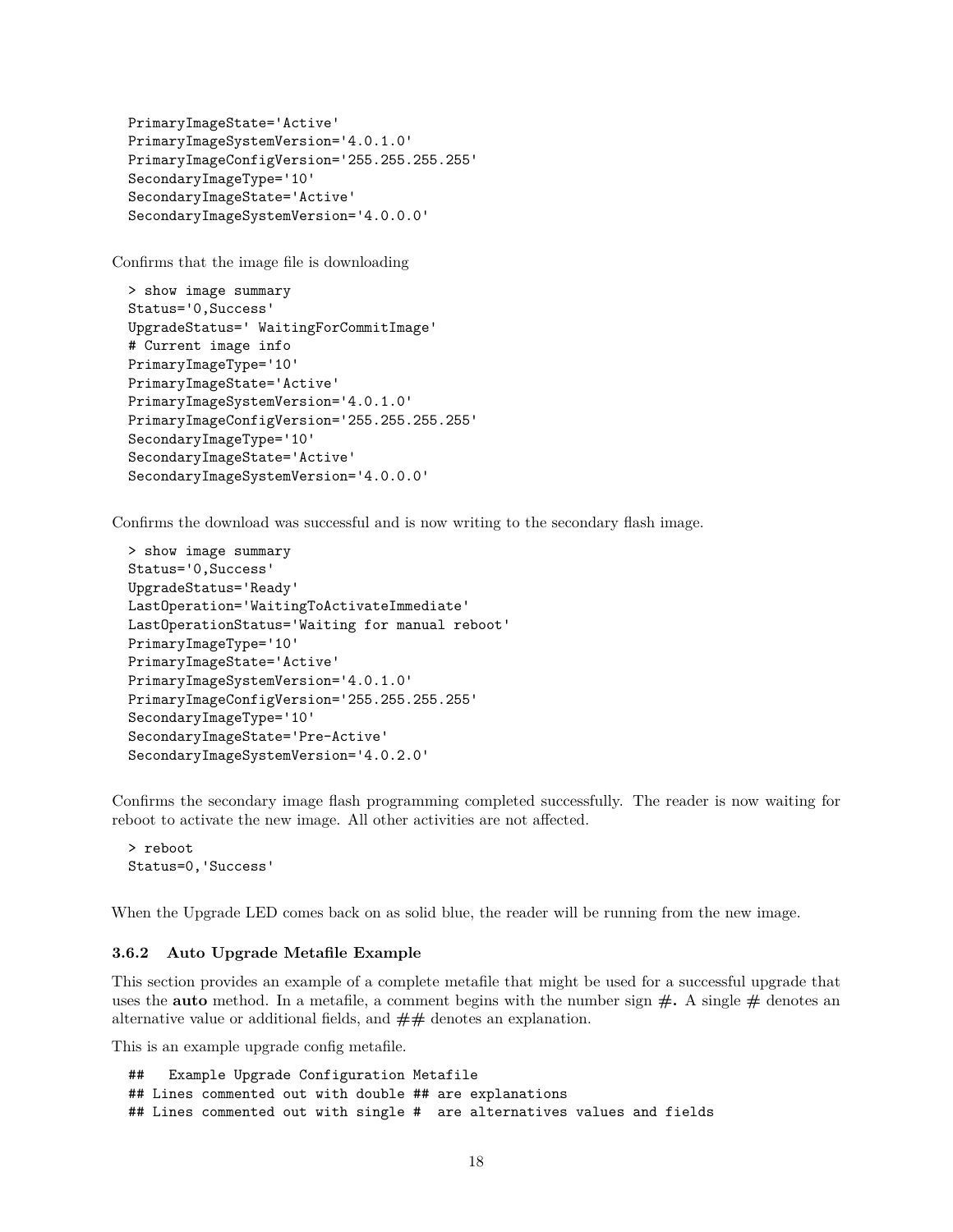```
## retrieve-period is in minutes
retrieve-mode:auto;retrieve-period=60
#retrieve-mode:manual
## Perform the upgrade if a partition version is newer than currently running
upgrade-mode:auto
#upgrade-mode:forced
## Reboot at a scheduled time yyyy:mm:dd:hh:mm:ss
commit-mode:scheduled;time="utc.2006:05:08:04:12:32";early-act-ok=yes
#commit-mode:wait-4-cmd
#commit-mode:immediate
## Download retries only performed if failed due to timeout
## 'dl-retries' defaults to 0 (no-retry) if not present.
#dl-retries:3
## dl-retry-period is in seconds
#dl-retry-period:60
## The upgrade image is type 10
img-type:10
## The download-mode field indicates when to start download absence of this
## field means immediate download when download-mode is random-delay,'delay
## is the max of random Delay. delay time is in seconds
download-mode:random-delay;delay=120
#download-mode:immediate
#download-mode:fixed-delay;delay=120
## The URI for the Upgrade Image File
upgrade-file-uri:"sftp://fileserver.store.com/Impinj_R700_Firmware_v8.0.0.240.upgx
## partitions and their versions must agree with the image content
partition:0;version="4.0.2.0"
```

```
#partition:2;version="1.0.0.3"
```
#### **3.6.3 Other Universal Resource Identifier (URI) Examples**

The reader supports two URI schemes for upgrades:

- SFTP (FTP over SSH)
- HTTP

Examples of URIs:

- sftp://user:pass@server.mydomain.com/R700/images/Impinj\_R700\_Firmware\_v8.0.0.240.upgx
- sftp://sftpserver.mydomain.com/R700/images/mycap\_v2.04.upgx
- http://httpserver.mydomain.com/impinj/reader-images/upgrade\_metafile

As with any remote file retrieval, the servers should be properly configured so that the files are accessible, either anonymously or by the specified user from the client reader.

When using SFTP URIs, the SFTP server login credentials can be stored (encrypted) on the reader, captured from the command line. Once provisioned the login credentials may be omitted from the URI, in which case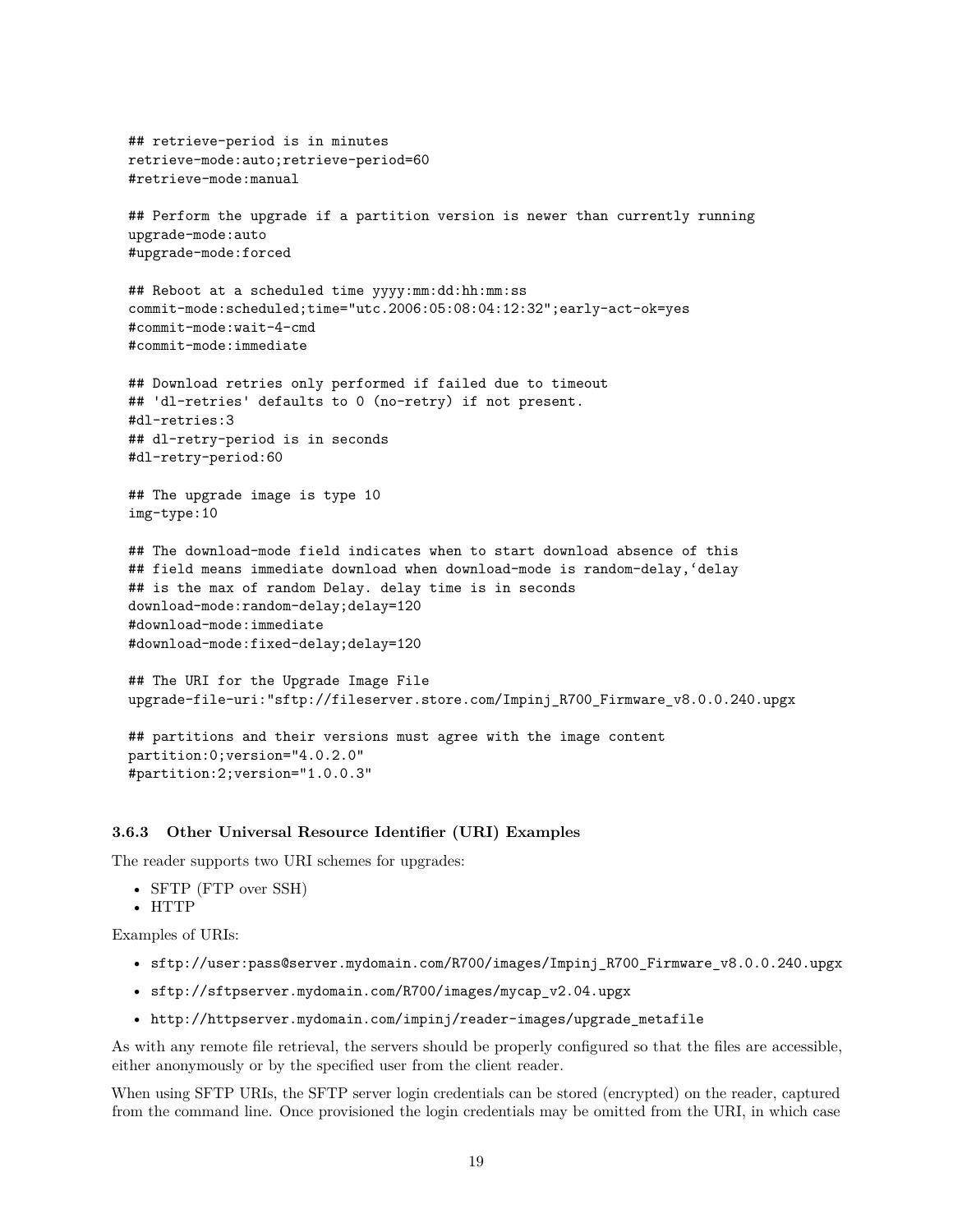<span id="page-20-0"></span>the reader will directly authenticate with the SFTP server.

# **3.7 Detailed Upgrade Behavior**

# **3.7.1 Upgrade File Validity Check**

The reader always checks the validity of the upgrade file by checking the following:

- upgrade file format
- upgrade file  $CRC(s)$
- hardware compatibility with the reader
- product type compatibility with the reader
- agreement between the upgrade metafile and the upgrade image in terms of version number, image type and partitions present

If the check fails, the upgrade is aborted and the status is reported by using the RShell command show image summary.

# **3.7.2 Rapid Polling Intervals**

If the reader is configured to update automatically, the retrievemode is **auto**. If the user attempts a config image command at the same time that the automatic update occurs, it is possible that the user will receive the Command-Being-Processed message. This situation most likely occurs only if the user's network is slow, heavily loaded, or if the retrieve period (polling interval) is short.

# **3.7.3 Upgrade Decision**

Several factors influence a successful upgrade, and not all upgrade attempts will result in an actual upgrade, even when the upgrade file is valid. The decision to upgrade by the reader is based on the following factors:

- image versions of the SOP and CAP partitions of the primary image
- image version(s) of the partition(s) in the Upgrade Configuration Metafile
- the Upgrade Image File that was downloaded, including the number of partitions present
- image type of the primary image, and the type indicated by both the Upgrade Configuration Metafile and Upgrade Image File
- the upgrade mode, either **auto** or **forced**, as indicated in the Upgrade Configuration Metafile

In **auto** upgrade mode, the upgrade occurs only when one of the following is true:

- The upgrade image has the same type as the primary image and at least one partition in the upgrade image has a version higher than the corresponding version in the primary image. If the partition in the upgrade file has a lower version number than the current primary image, the current primary partition image is retained.
- The upgrade image has a different image type from the primary image, and the SOP is present in the upgrade file.

In **forced** upgrade mode, the upgrade occurs only when one of the following is true:

- The upgrade image has the same type as the primary image and at least one partition in the upgrade file has a different version than the primary image.
- The upgrade image has a different image type than the primary image, and the SOP is present in the upgrade file.

**Note:** For any case where a partition downgrade is required, the **forced** upgrade mode must be specified. Without the **forced** upgrade, the application will not upgrade to the specified firmware image.

If the config image upgrade command is used, the upgrade always performs, regardless of version numbers or image type.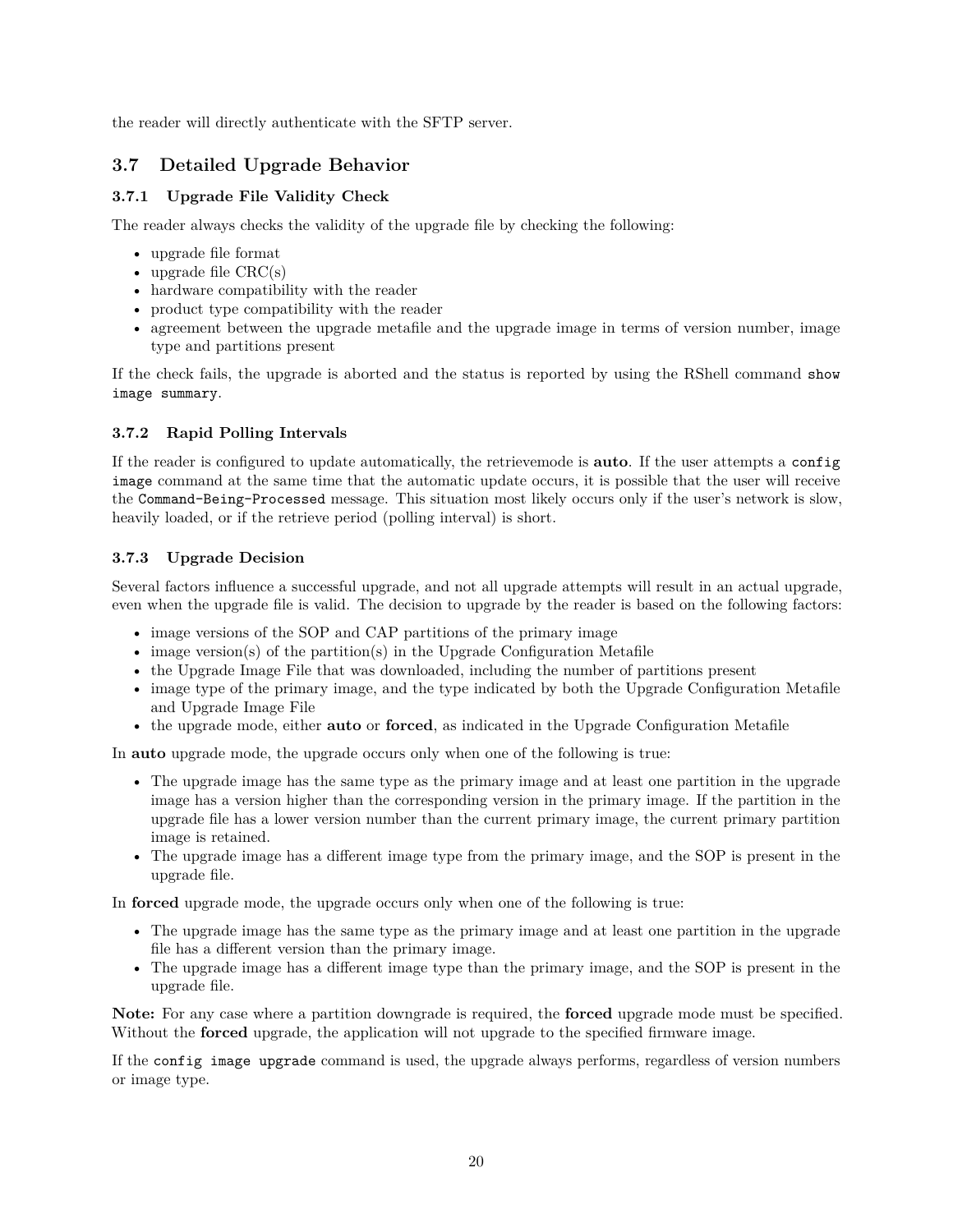#### <span id="page-21-0"></span>**3.7.4 Download Retry Behavior**

As described in [Upgrade Configuration Metafile,](#page-7-0) the download of a metafile or upgrade image is retried if it fails due to a timeout. The retry wait time that is specified by **dl-retry-period** is the wait time in addition to the time it takes for the upgrade agent to detect a failure. The upgrade agent typically measures 30 seconds of inactivity during a download before declaring a failure. For example, setting the retry wait time to 5 retries and 10 seconds of retry wait time would lead to a retry process that lasts  $5*(10+30)=200$ seconds if timeout failure persists.

When the next scheduled metafile retrieval is due, an unfinished download retry from a previous retrieval is aborted. Therefore, you might want to set **dl-retries** and **dl-retry-period**, if used, to a value that makes the retry process short relative to **retrieve-period**. This can help to avoid unnecessarily retries between scheduled retrievals.

# **3.7.5 Partition Copy-Over**

There are times in which the Upgrade Image File does not necessarily contain all the partitions. In these cases, as long as the image type is the same as the current primary image, the missing partition(s) will be copied over to the secondary image from the primary image, as required. The behavior is as follows:

- If the Upgrade Image File contains an SOP only, the primary SPP and CAP (if present) are copied over.
- If the Upgrade Image File contains an SOP and a CAP, the primary SPP is copied over.
- If the Upgrade Image File contains just a CAP, the primary SOP and the SPP are copied over.
- If the Upgrade Image File contains an SOP and a SPP, the primary CAP, if present, is copied over.

#### **3.7.6 Image partitions already programmed**

Depending on the configuration in the Metafile, it is possible that the partitions in the Upgrade Image File are already on the secondary image. For example, if the retrieve period for the Metafile is ten minutes and a reboot is scheduled in ten hours, then, following a successful upgrade, the reader will retrieve the Metafile every ten minutes. Because all of the intended partitions are already programmed, no reprogramming will take place if the image type is the same as the current secondary image. However, if the Metafile is changed before the reboot, the upgrade is performed again with the new data.

This behavior only applies to automatic upgrades performed by using the periodic **auto retrievemode** method that have an upgrade mode of **auto** or **forced**. When the upgrade is manually commanded with the config image upgrade command, the flash memory is always programmed with the upgrade image, regardless of the versions on the primary and secondary images.

# **3.7.7 Scheduled activation of the new image**

When **commit-mode** is set to **scheduled**, you must specify a reboot time by using the **time** parameter. See [Upgrade Configuration Definitions](#page-8-0) for configuration details. There are two formats for specifying time: Fully specified format: - utc.yyyy:mm:dd:hh:mm:ss Wildcard format: - utc.\*.hh:mm:ss

**Note:** Be aware that, when you use wildcard time, the actual reboot time might depend on when the upgrade is completed during the day. This is because the hh:mm:ss field of the reboot in the wildcard time is relative to the time of the upgrade completion. For example, if the wildcard reboot time is 23:00:00 and the upgrade is completed by 16:00:00, the reboot is 7 hours away. But if the upgrade is completed by 23:30:00, the reboot will be 23.5 hours away (i.e., at 23:00:00 the next day).

When you specify the desired wildcard reboot time in the Metafile, two delay factors should also be considered:

- the time it takes for the reader to check the Metafile (for example: the **retrieve-period**)
- the time it takes to perform the upgrade

If you want a same-day reboot, be sure to modify the Metafile well ahead of the intended wildcard reboot time.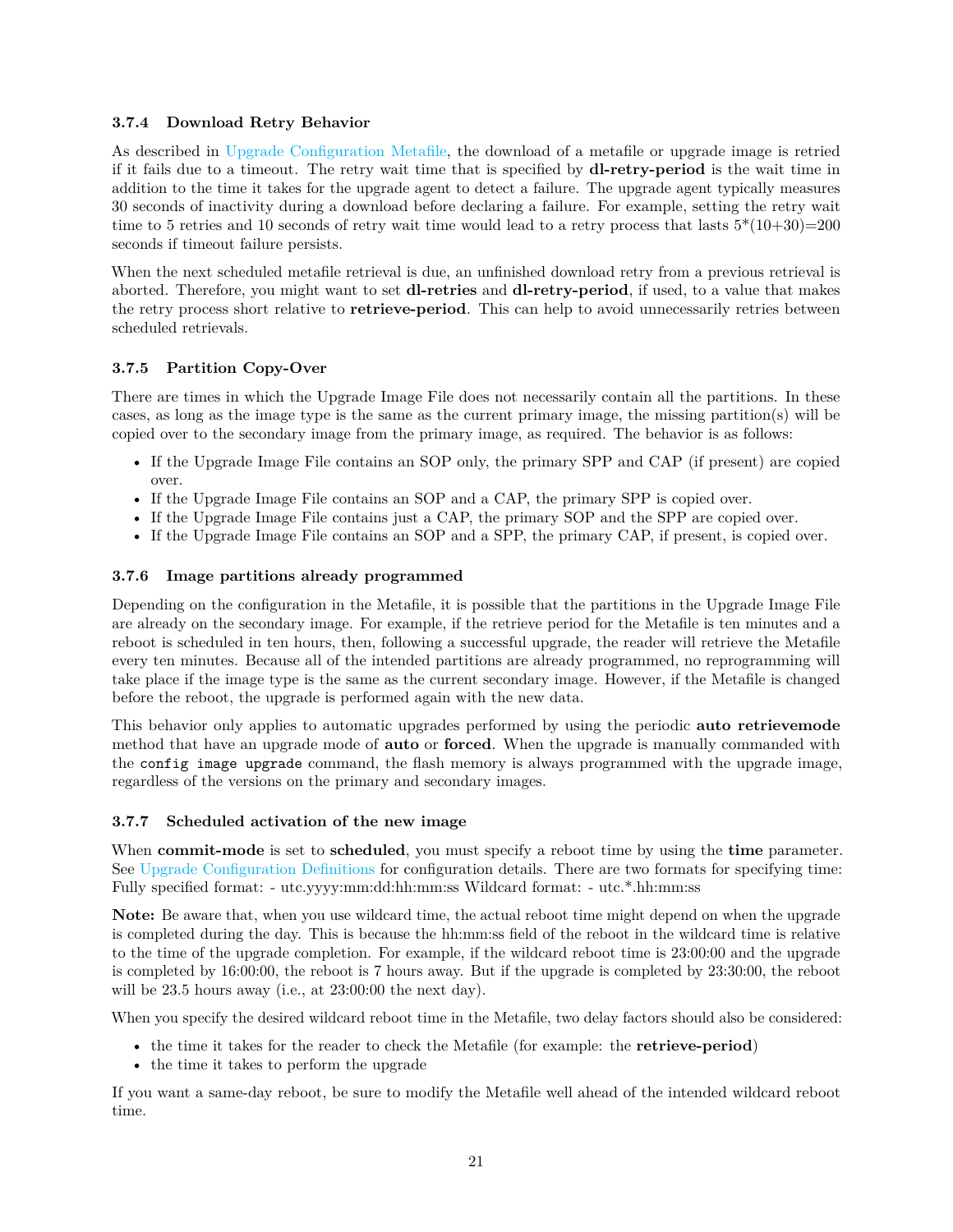<span id="page-22-0"></span>**Note:** Be aware of a possible issue that could occur when **scheduled commit-mode** is used, and an early activation is not intended. In this scenario, if a reboot occurs before the scheduled activation time, the reader will still run the old image, but it will not know the original activation time until after the metafile is successfully retrieved. This means that the scheduled activation of a new image will not occur if the reader is rebooted, and then fails to retrieve the metafile due to an issue such as a disrupted network connection, for example.

# **3.7.8 Change of metafile before scheduled activation**

When the activation of a new image is scheduled for a future time, the reader will periodically retrieve the metafile and act on it. It is possible to change the metafile and to modify the upgrade behavior, if the change is made early enough before the scheduled activation time. For example, you can change the metafile to do the following:

- upgrade to a different image
- change the activation time
- change whether an early activation is OK

**Note:** These changes are only possible if the metafile is modified at least one retrieve-period before the schedule activation time.

# **3.7.9 Change of metafile URI in the metafile**

The optional data field **uc-uri** can be used in the metafile to specify a metafile URI from which the metafile can be downloaded in future retrievals. For more information about this data field, see [Upgrade Configuration](#page-8-0) [Definitions.](#page-8-0)

As an alternative to the config image metafile <metafile-uri> command, the **uc-uri** field provides a way of re-directing the reader to a new metafile location by using the current location metafile. The new metafile URI is saved and persists across reader reboots.

As with any metafile change, the modification should be made at least one retrieve-period before the intended time for it to take effect.

# **3.7.10 Upgrade size constraints**

If you are developing on-reader embedded applications, you should be aware of the embedded Flash memory limitations. These storage limitations are dependent on the Printed Circuit Board Assembly (PCBA) revision of the reader. This revision is visible on the label attached to readers, and can be determined programmatically on any reader by using the RShell command show system platform.

Typically a user developing an on-reader custom application will be creating a Custom Application Partition (CAP) upgrade file. A CAP upgrade can be combined with another partition by literally concatenating it with other upgrade file(s).

For example, a CAP can be combined with an Octane firmware System Operating Partition (SOP) upgrade file. The resulting upgrade file can be used to upgrade both the SOP and CAP at the same time. The reader validates each partition included in the combined upgrade file before accepting the upgrade.

A valid individual or combined upgrade file must conform to the size limitations shown in the table below.

# **Upgrade File Size Limitations Table**

| Parameter (Maximum)               |           | PCBA v4.xx (and lower) PCBA v5.xx (and higher) |
|-----------------------------------|-----------|------------------------------------------------|
| Overall upgrade (upgx) file size  | 32 Mbytes | 63 Mbytes                                      |
| System Operating Partition (SOP)  | 16 Mbytes | 28 Mbytes                                      |
| System Persistent Partition (SPP) | 8 Mbytes  | 16 Mbytes                                      |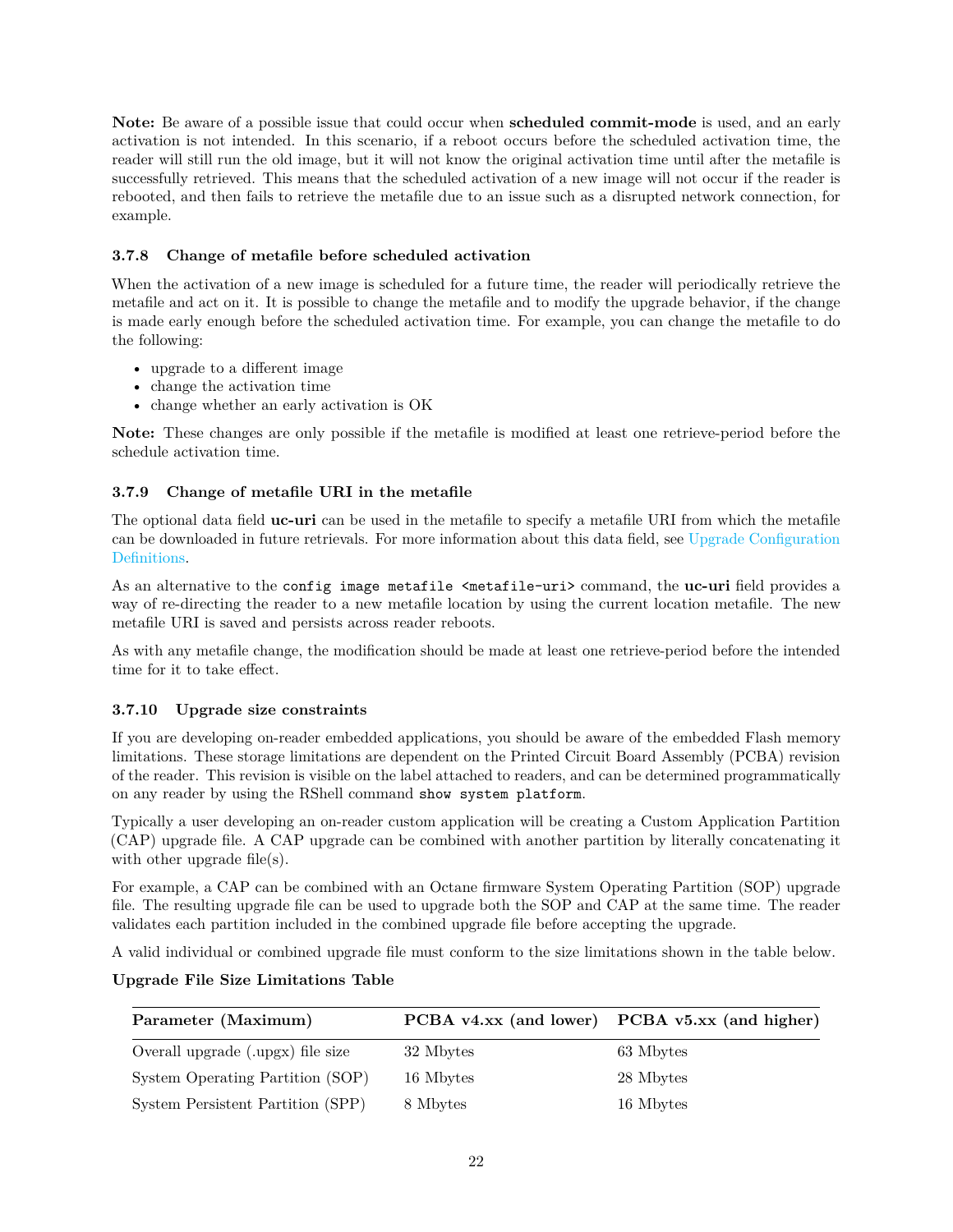<span id="page-23-0"></span>Parameter (Maximum) PCBA v4.xx (and lower) PCBA v5.xx (and higher)

Custom Application Partition (CAP) 8 Mbytes 32 Mbytes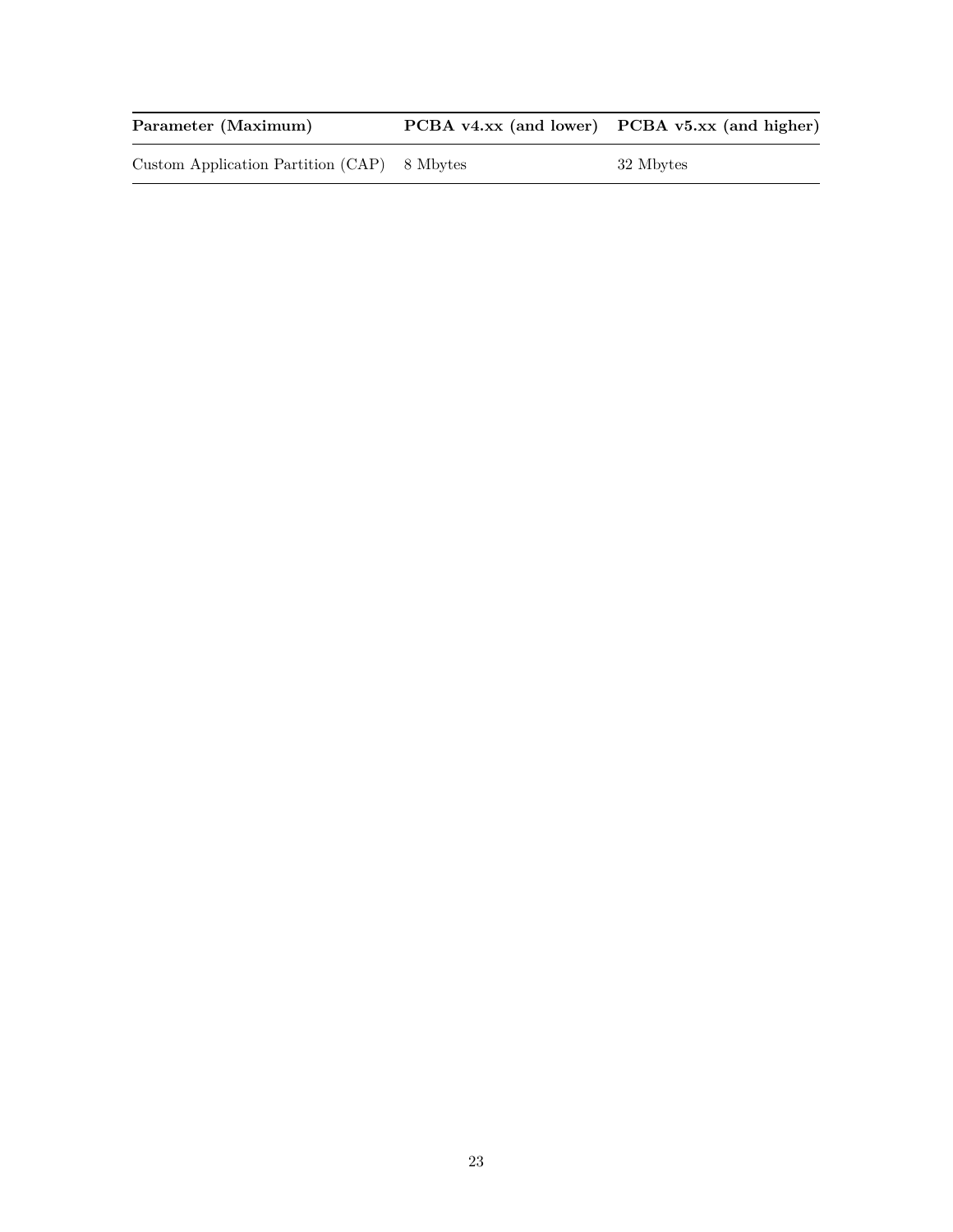# **4 Custom Application Upgrades**

The embedded custom application is notified of an upgrade if a Custom Application Partition (CAP) is present in the current image. These 'hooks' allow the custom application to complete any required actions related to the upgrade, specifically the following two events:

- Configuration Default Restore (CDR)
- Image upgrade

If these events are of interest to the custom application, an executable program (or script) must be named and located as follows:

# /cust/cust\_app\_upgrade

Following either upgrade event, this executable will be called.

# **Configuration Defaults Restore (CDR)**

On the first boot after a Configuration Default Restore (CDR) the cust\_app\_upgrade executable will be called and passed a single **cdr** parameter as follows:

#### /cust/cust\_app\_upgrade cdr

This notifies the custom application that the reader was restored to its default configuration.

# **Image Upgrade**

On the first boot after an image upgrade, assuming a CAP exists on the secondary image, cust\_app\_upgrade is called using this command:

#### /cust/cust\_app\_upgrade upgx <cust\_dir> <old\_cust\_dir>

where  $\langle \text{cust} \rangle$  dir $\rangle$  is the root of the (new) primary custom application directory and  $\langle \text{old} \rangle$  cust dir $\rangle$  is the (former primary) now secondary custom application directory. This may be useful if custom application wants to carry-over some configuration or state from the old CAP partition into the new CAP partition.

# **Environment Variables**

In addition to the command line arguments, the following environment variables, shown with exemplary values, are exported to the cust\_app\_upgrade program:

- primary sop  $v\text{sn}=4.0.0.7$
- primary cap  $v\sin=1.0.1.0$
- secondary sop vsn=4.0.0.7
- secondary cap  $v\sin=1.0.2.0$

where **primary** sop vsn/primary cap vsn are the versions of the current SOP/CAP, and **secondary\_sop\_vsn/secondary\_cap\_vsn** are the previous versions of SOP/CAP, if one exists.

#### **Restrictions to the custom application upgrade program**

The following restrictions apply to the **cust\_app\_upgrade** program:

- When **cust** app upgrade is called, the reader has not completed its boot sequence. For example, no RFID application is running and the network is not set up. Therefore, this program should not start the full custom application or attempt to retrieve data from the network.
- When **cust\_app\_upgrade** is called after an upgrade, the **old\_cust\_dir** is a temporary read-only directory that the previous custom application has mounted. This temporary directory is not accessible after the **cust\_app\_upgrade** program terminates.
- The **cust** app upgrade is called as part of the initial reader startup sequence, and it runs finitely. If it did not do so, it would cause the rest of the system to be delayed. If such a delays for more than several minutes, the reader assumes a malfunction, and will proceed to reboot.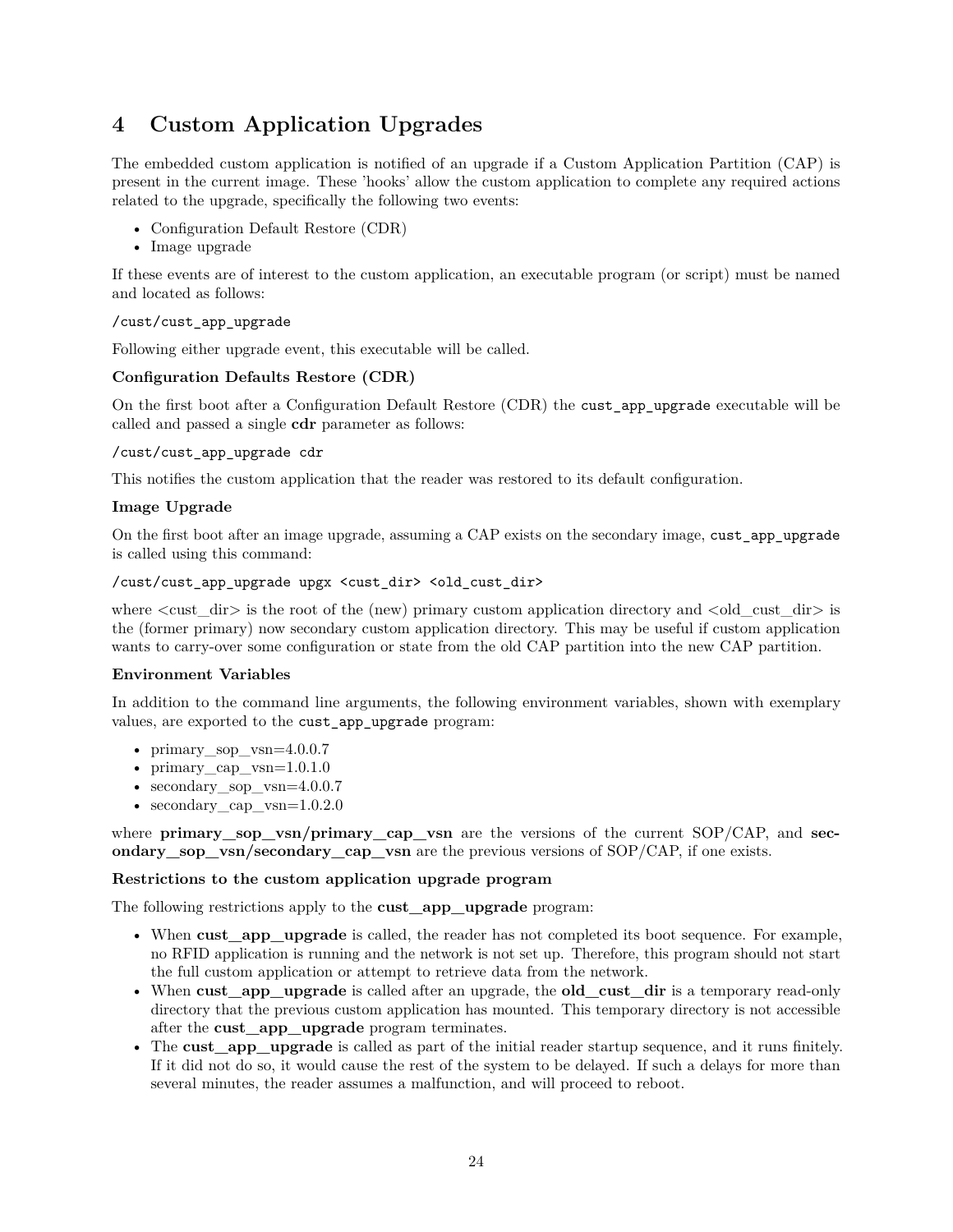#### <span id="page-25-0"></span>**Custom Application upgrade program example**

The following is an example of a Bash script **cust\_app\_upgrade**:

```
#!/bin/bash
event=$1
echo "Script cust upgrade starts"
echo " my SOP version is $primary_sop_vsn"
echo " my CAP version is $primary_cap_vsn"
test ! -z $secondary_sop_vsn && echo "There is an old SOP of
version $secondary_sop_vsn"
test ! -z $secondary_cap_vsn && echo "There is an old CAP of
version $secondary_cap_vsn"
if [ $event = "cdr" ] ; then
    echo "Reader restored its default configuration"
    # do something
elif [ $event = "upg" ] ; then
    echo "Reader just had an upgrade"
    echo " my old CAP version is $secondary_cap_vsn"
    cust_dir=$2
    old_cust_dir=$3
    # copy some config from old app
    if [ -f $old_cust_dir/my_config ] ; then
       cp $old_cust_dir/my_config $cust_dir/my_old_config
    fi
fi
```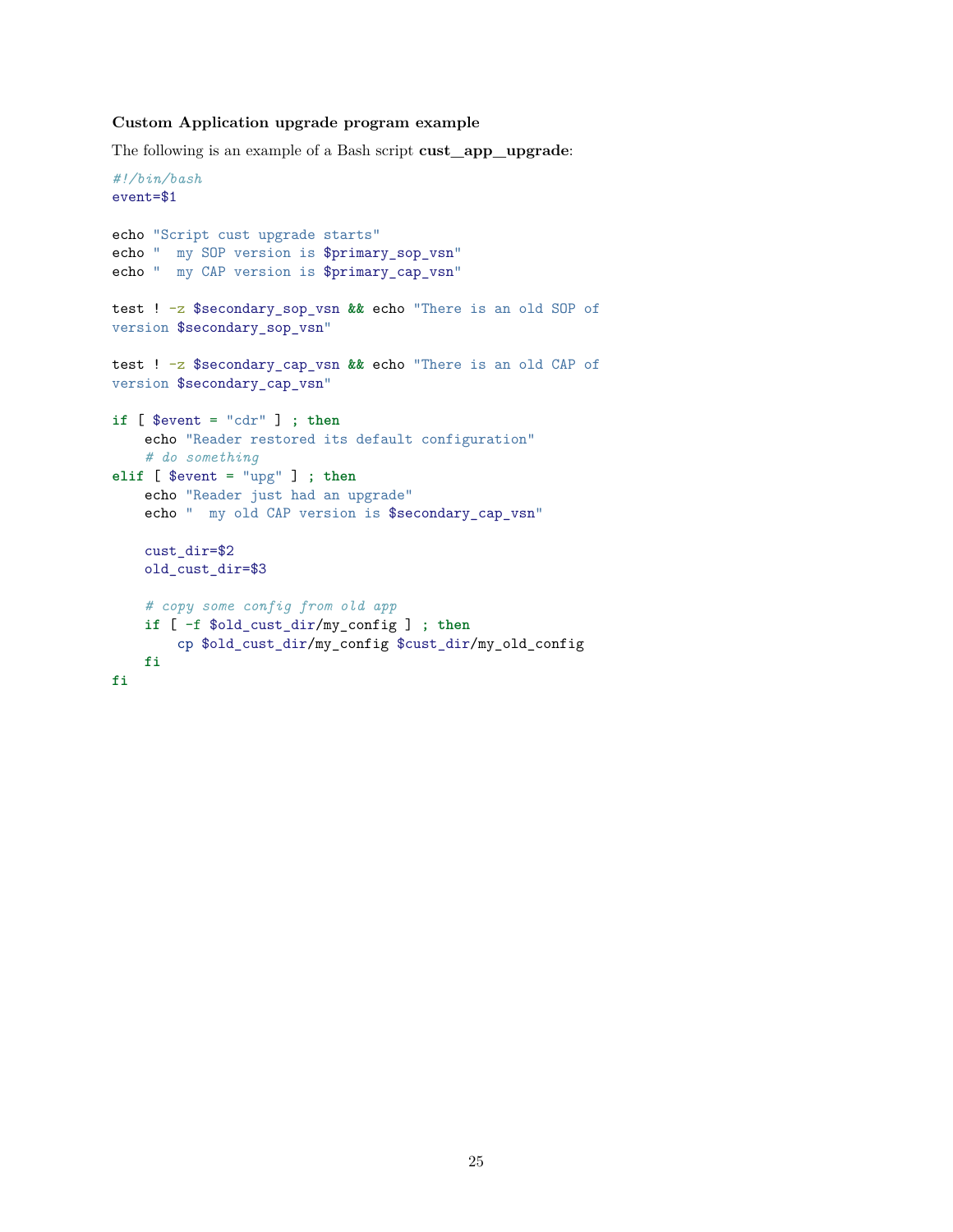# <span id="page-26-0"></span>**5 Document Revision History**

| Date                     | Revision   | Comments                                                                                                                                                                                                                                                                                                                                                                                                                                                     |
|--------------------------|------------|--------------------------------------------------------------------------------------------------------------------------------------------------------------------------------------------------------------------------------------------------------------------------------------------------------------------------------------------------------------------------------------------------------------------------------------------------------------|
| 04/01/2009               | 1.0        | Original release                                                                                                                                                                                                                                                                                                                                                                                                                                             |
| 04/15/2009<br>04/24/2009 | 1.1<br>1.2 | Added ExpectingGetImageReq<br>Added clarification for scheduled activation behavior<br>when metafile is not unavailable on reboot<br>Update formating                                                                                                                                                                                                                                                                                                        |
| 08/27/2009               | 4.2        | Changed incorrect strings for 'auto' and 'manual'<br>modes. Push/pull are no longer reported.<br>Added a NOTE on metafile info displayed immediately<br>after a reboot being different from that subsequent<br>to a metafile retrieval.<br>Added a sub-section on detailed download retry behavior.<br>Added uc-uri in the metafile entry table and a<br>sub-section on its use.<br>Added a table for lastOperationStatus strings.<br>Finalized for release. |
| 04/12/2010               | 4.4        | Update revision and copyrights for Octane 4.4.                                                                                                                                                                                                                                                                                                                                                                                                               |
| 10/27/2010               | 4.6        | Update revision for Octane 4.6                                                                                                                                                                                                                                                                                                                                                                                                                               |
| 04/25/2011               | $4.8\,$    | Update revision for Octane 4.8, no changes.                                                                                                                                                                                                                                                                                                                                                                                                                  |
| 4/30/2012                | 4.10       | Update revision for Octane 4.10, no changes.                                                                                                                                                                                                                                                                                                                                                                                                                 |
| 12/16/2014               | $5.2\,$    | Update revision for Octane 5.2<br>Updated to add xArray Gateway.                                                                                                                                                                                                                                                                                                                                                                                             |
| 06/05/2015               | 5.4        | Update revision for Octane 5.4<br>Updated to add SFTP<br>Clarification and format updates                                                                                                                                                                                                                                                                                                                                                                    |
| 10/30/2015               | $5.6\,$    | Update revision for Octane 5.6                                                                                                                                                                                                                                                                                                                                                                                                                               |
| 12/21/2015               | 5.6.2      | Update revision for Octane 5.6.2                                                                                                                                                                                                                                                                                                                                                                                                                             |
| 10/10/2016               | 5.8.0      | Update revision for Octane $5.8.0$ - no changes                                                                                                                                                                                                                                                                                                                                                                                                              |
| 03/16/2017               | 5.12       | Update revision for Octane $5.12\,$<br>Minor change to the Dual Image Model table.<br>Added Speedway R660 (xSpan) to supported list.                                                                                                                                                                                                                                                                                                                         |
| 05/16/2017               | 5.12       | Added Speedway R120 to supported list.<br>Deprecated TFTP.                                                                                                                                                                                                                                                                                                                                                                                                   |
| 03/30/2021               | 7.5        | Updated information for R700, converted to Markdown.<br>Deprecated TFTP.                                                                                                                                                                                                                                                                                                                                                                                     |
| 02/15/2022               | $8.0\,$    | Formatting changes.                                                                                                                                                                                                                                                                                                                                                                                                                                          |

# **6 Notices**

Copyright 2022, Impinj, Inc. All rights reserved.

Impinj gives no representation or warranty, express or implied, for accuracy or reliability of information in this document. Impinj reserves the right to change its products and services and this information at any time without notice.